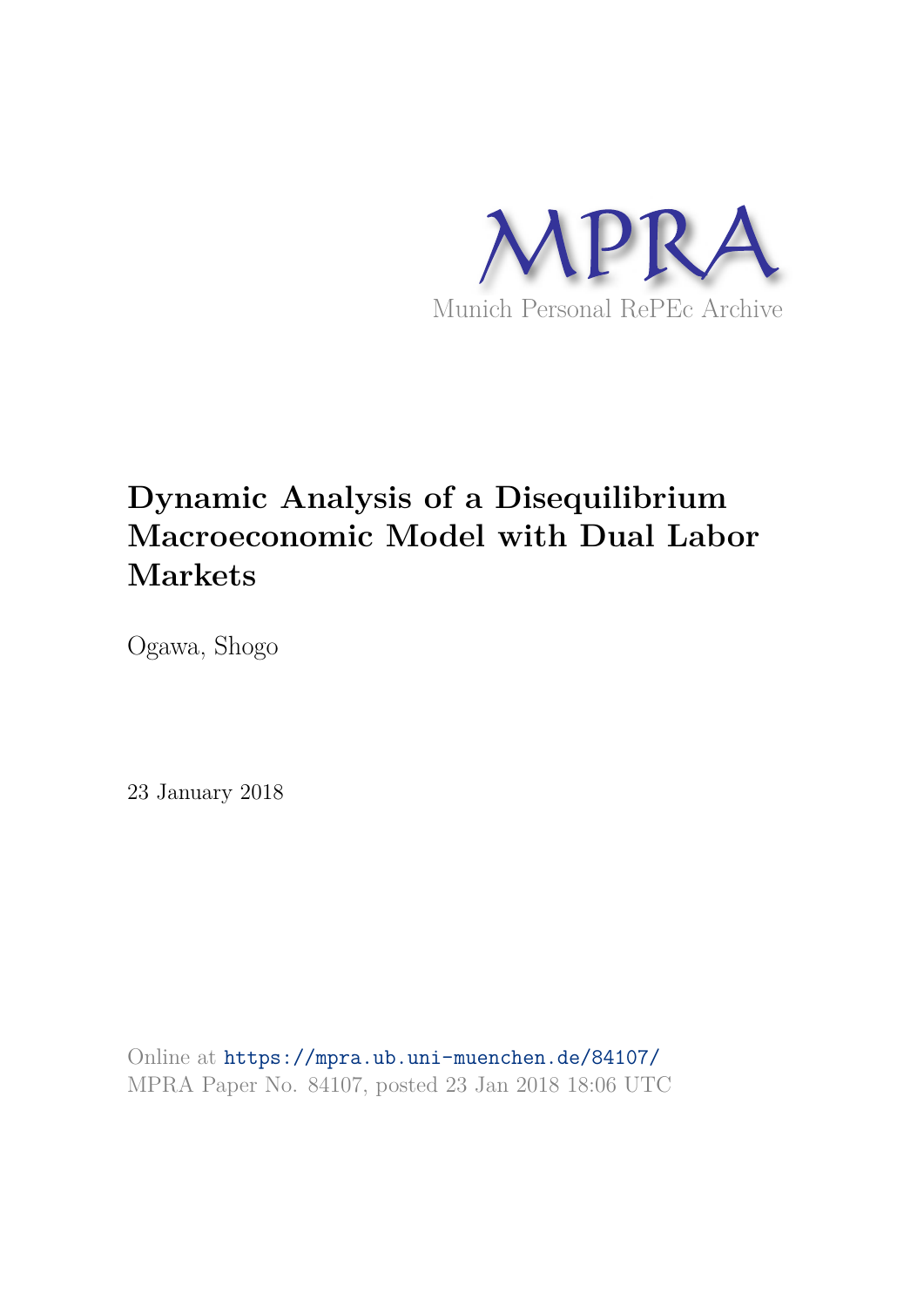## Dynamic Analysis of a Disequilibrium Macroeconomic Model with Dual Labor Markets

#### Shogo Ogawa<sup>∗</sup>

January, 2018

#### Abstract

We extend the general disequilibrium model of Malinvaud (1980) by using dual labor market theory. By considering two tiers of workers, we find that while the duality of the labor market expands an equilibrium regime in the short term, it does not always keep an equilibrium in the medium term. In the medium term, the business cycle converges toward a disequilibrium regime unless the goods market is potentially in equilibrium. Employment and wages at the steady state are affected by the size of the government, and the stability of wage bargaining is only a sufficient condition of the local stability of our dynamic system. Therefore, involuntary unemployment can be remedied only when goods demand is sufficiently large.

Keywords: Disequilibrium macroeconomics, Non-Walrasian analysis, Segmented labor markets, Business cycles

JEL Classification: E12, E24, E32, J42

<sup>∗</sup>Graduate School of Economics, Kyoto University, Yoshida Honmachi, Sakyo-ku, Kyoto (Email: ogawa.shougo.54e@st.kyoto-u.ac.jp).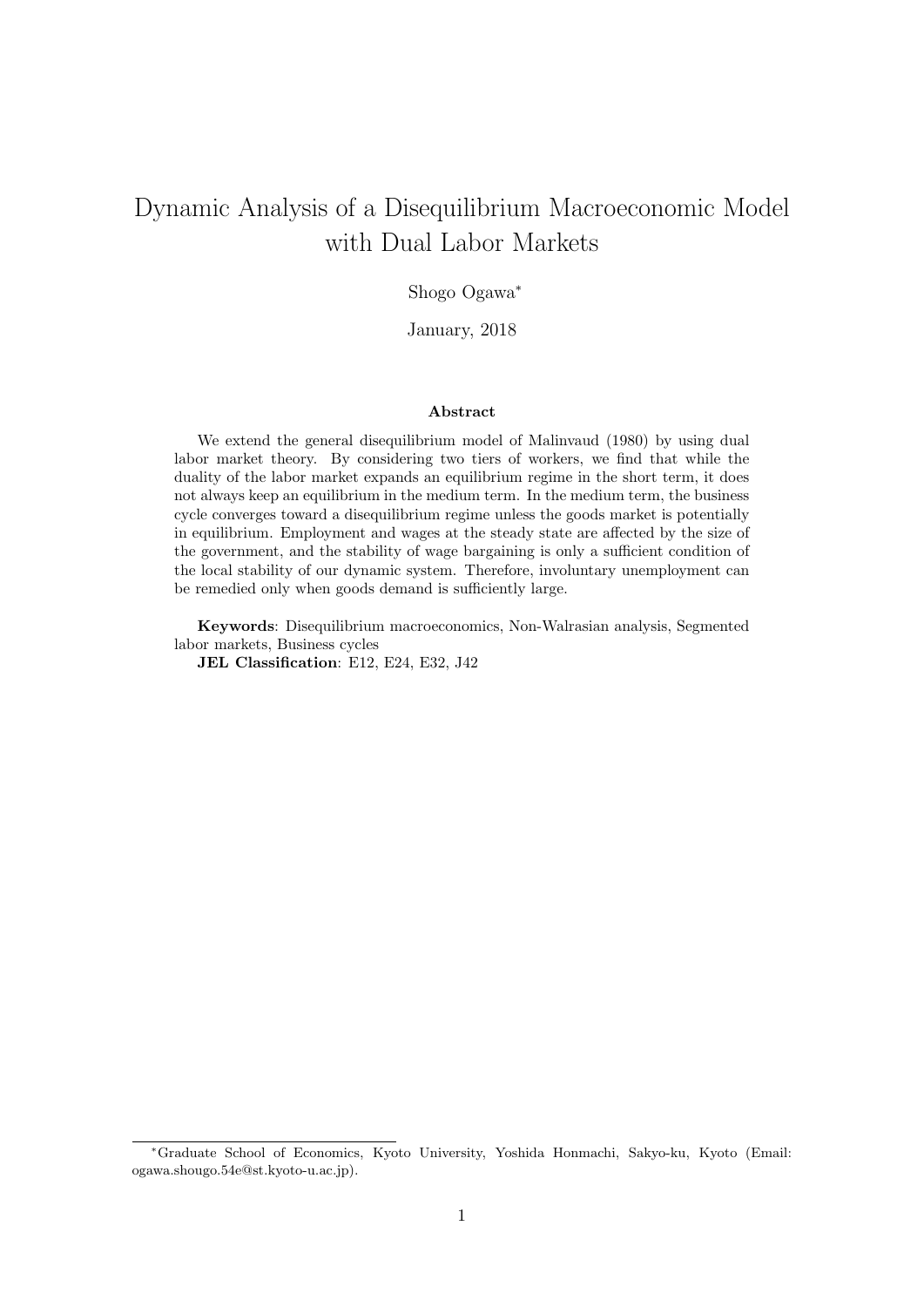## 1 Introduction

Involuntary unemployment has become a contentious subject of macroeconomics, and why the labor market does not clear is a worrisome problem for theoretical analyses. Today, so-called new Keynesian economists present an answer to this problem.<sup>1</sup> According to the new Keynesian school, involuntary unemployment is a consequence of wage rigidity. When an economy suffers an exogenous shock, the market detaches itself from the equilibrium. This disequilibrium is not solved immediately since prices are sticky. The analyses of new Keynesian economists derive this stickiness from strict micro foundations, and this approach has provided many implications for labor markets and business cycles. However, new Keynesian theory overlooks an important macroeconomics concept, namely "effective demand" in the words of Keynes (1936). In this school, the cause of involuntary unemployment is not the shortage of effective labor demand, but rather disturbance factors (e.g., price rigidity, information asymmetry) in the labor market.<sup>2</sup> Such a fact implies that this school does not include unemployment from effective demand in its theory, necessitating another tool with which to analyze involuntary unemployment and the labor market equilibrium.

General disequilibrium economics (or non-Walrasian economics) is one solution to this problem.<sup>3</sup> To illustrate the principle of effective demand, this approach uses the concept of "quantity constraints," which works on the assumption that the quantity adjustment is completed more quickly than the price adjustment.<sup>4</sup> In disequilibrium economics, because transactions of goods, services, and labor are conducted at the prevailing prices, the supplier (or the demander) may not deal with goods as much as it would like. Since this constraint makes it revise the actual demand or supply in another market, a constraint in one market might cause another disequilibrium. Thus, this process can serve to illustrate involuntary unemployment as the shortage of effective labor demand caused by the goods market. Furthermore, this approach comprehends an equilibrium by the price adjustment(Benassy, 1986). Therefore, we might derive an important implication for the persistence of involuntary unemployment.

Malinvaud (1980) builds a disequilibrium macroeconomic model that consists of the goods market, labor market, and capital market to analyze the persistence of involuntary unemployment. He carries out a dynamic analysis of Keynesian unemployment,<sup>5</sup> concluding that involuntary unemployment sustains and that full employment is not achieved automatically. Since Malinvaud's analysis is limited to the "Keynesian" regime, which is characterized by excess supply in the goods market, Osumi (1992) extends his model by taking regime switching into account. Osumi argues that the persistence of involuntary unemployment depends on the size of potential excess demand in the goods market. He also derives a business cycle among disequilibrium regimes and finds that convergence into an equilibrium regime happens only when the goods market potentially clears. Although the above-mentioned analyses draw suggestive conclusions about unemployment and the

 $1$ Mankiw (1990) summarizes some such analyses.

<sup>&</sup>lt;sup>2</sup>Tobin (1993) insists that involuntary unemployment is caused by demand constraints rather than nominal price rigidity.

 $3$ After Clower (1965) analyzed the rationed supply of goods, Barro and Grossman (1971, 1976), Benassy (1975), Malinvaud (1977), and Muellbauer and Portes (1978) presented the general disequilibrium model. Ito (1985), Benassy (1986), and Heijdra (2009, Chapter5) introduce studies of this approach. For dynamic analyses, see Böhm (1978), Ito (1980), and Honkapohja and Ito (1983).

<sup>4</sup>Leijonhufvud (1967) upholds this assumption.

 $5$ Specifically, he classifies involuntary unemployment into *Keynesian unemployment*, which is caused by a constraint on goods supply, and *classical unemployment*, which is compatible with the excess demand of goods. The latter is caused by insufficient productive capacity.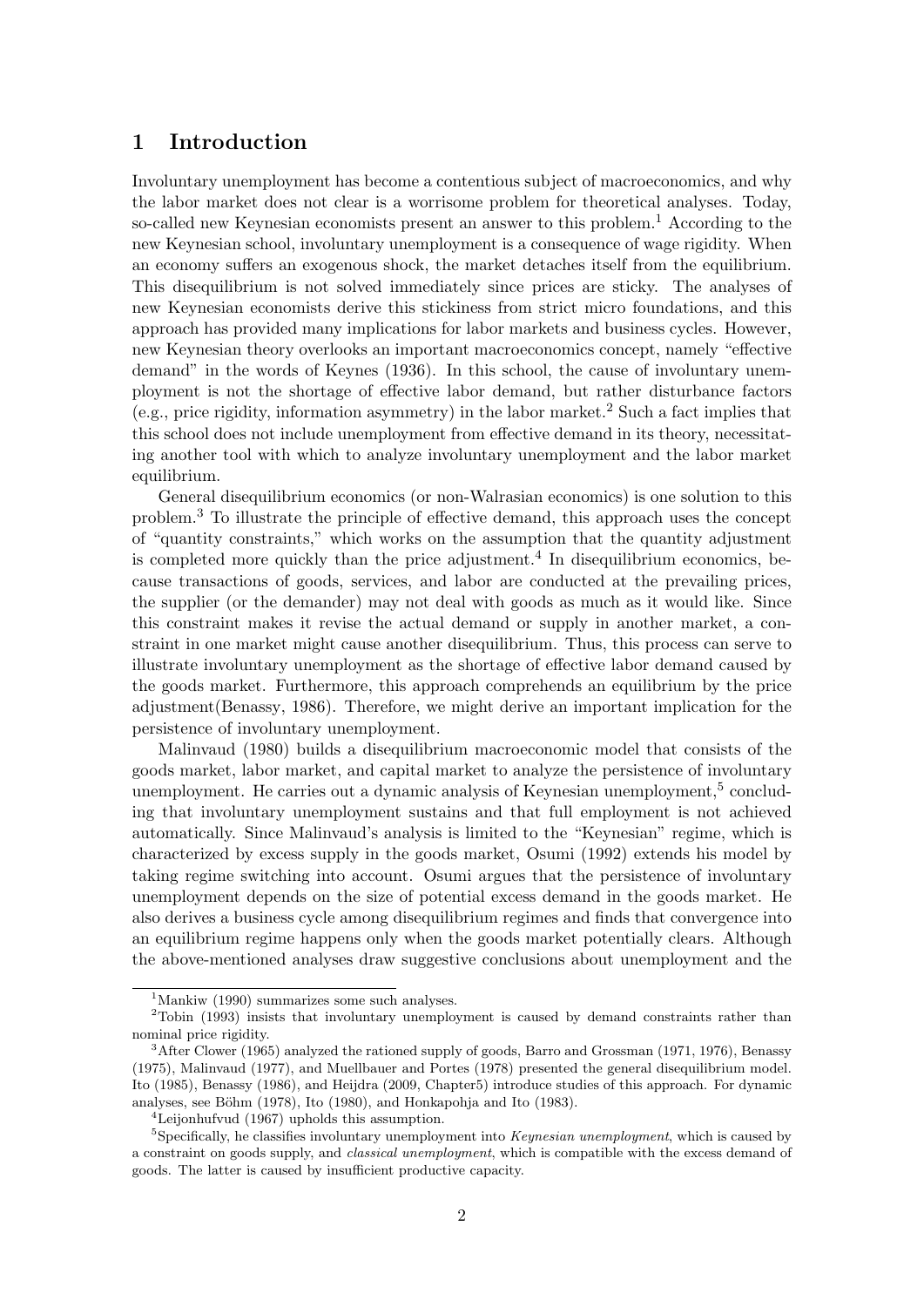equilibrium, these models are still too limited: labor supply is fixed and the labor transaction is independent of wages. In their models, single labor supply is constant and labor demand is determined by actual output, meaning that unemployment is only a matter of the output. Indeed, some workers are employed independently of wages in the short term, even though some liquid workers (e.g., part-time workers, temporary employees) do exist. To treat these contrary employment types simultaneously, we need a new tool for the labor market, namely *dual labor market* theory.

Despite the plethora of jobs in the market, economists have typically built models that have a single type of labor, which is sufficient to research macroeconomic topics. However, the importance of several labor markets is rising. Against this background, Doeringer and Piore (1985) introduce *dual labor market* theory, which contains two tiers of labor; primary workers and secondary workers.<sup>6</sup> Primary workers are highly skilled and they join a union to enjoy high wages, high benefits, and employment security, while secondary ones do not. Moreover, primary workers are protected by the union and thus their employment is *internal*. By contrast, the market for secondary workers is competitive and thus *external*.

How does this duality work in macroeconomic models? The first focal point is the effect on the income distribution among classes. Analyses of distributions usually focus on workers and capitalists; however, some studies extend this class conflict and distinguish workers into two types by introducing the middle class or manager class.<sup>7</sup>

The second focal point is employment forms or wage settings. According to dual labor market theory, different employment forms exist simultaneously and labor markets affect each other. For example, Saint-Paul (1996) argues that the duality of labor markets could stabilize the economy. In his analysis, primary workers are a quasi-fixed factor of production; however, the liquidity of secondary workers provides flexibility to production and prices. Hence, the economy will be stabilized by such duality. Osumi (1999) also researches several *internal* employment forms and examines how duality works in the face of an exogenous shock. Although the duality of the labor market seems to reduce the business cycle in these studies, the situations are limited. In other words, they see stabilization by duality only when the economy suffers an exogenous shock.

Recent studies have analyzed how labor market duality works in an endogenous business cycle model. For example, Flaschel and Greiner (2011) and Flaschel et al. (2012) extend Goodwin (1967) and conclude that minimum and maximum wage regulations mitigate business cycles. Sasaki et al. (2013) presents a Kaleckian model with regular and non-regular workers and studies how the wage gap and wage regulations affect wages and employment at the steady state. These works explicitly illustrate the interaction between the goods market and heterogeneous employment.

In this study, we build a general disequilibrium model with dual labor markets to examine how stabilization works in a macroeconomic system and the persistence of unemployment. We use Malinvaud's (1980) model, reformulated by Osumi (1992), in which the profitability of the firm determines the dynamics (or investment function). In our model, wage bargaining also defines the dynamics, allowing us to show that the conflict between the firm and workers affects the stability of macroeconomic dynamics.<sup>8</sup>

The rest of this paper is organized as follows. In the next section, we present a

 $6$ This duality is empirically analyzed by using a switching regression model in Dickens and Lang (1985), Arthur and Chen (1991) and Ishiwaka (1999). Kalantzis et al. (2012) shows the existence of this duality in the Lost Decade in Japan.

<sup>7</sup>See Lavoie (2009), Palley (2014), Tavani and Vasudevan (2014), Dutt et al. (2015), and Palley (2016). Sasaki et al. (2013) and Sasaki (2015) use another distinction of workers: regular and non-regular.

<sup>8</sup>Charpe et al. (2015) also build a dynamic Keynesian model with dual labor markets; however, their work focuses on investment and policy.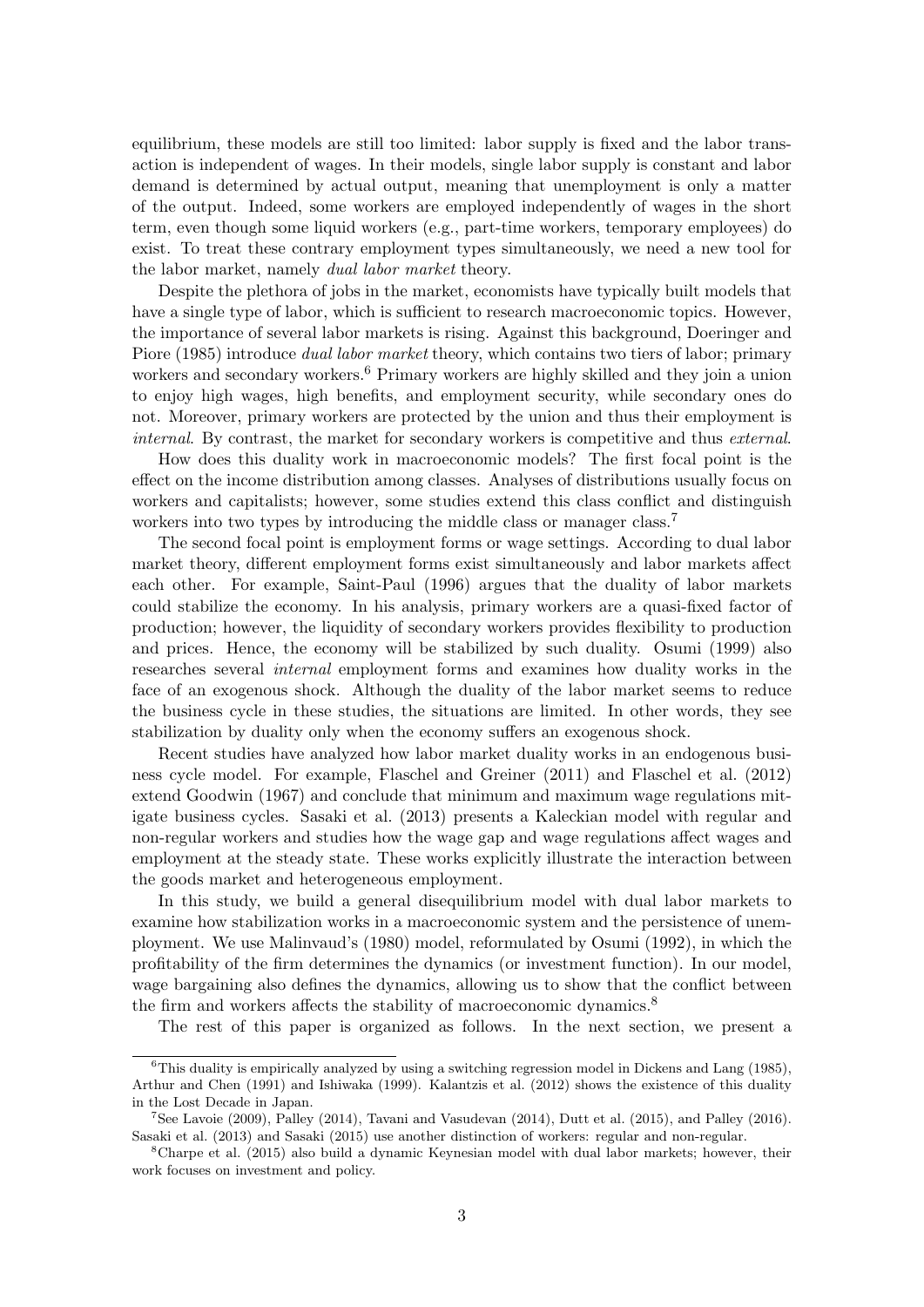disequilibrium model with two types of workers. In section 3, transactions in a static economy are investigated. In our model, wages and the productive capacity of capital characterize the economic regimes. We also see that duality expands an equilibrium regime in Section 3. In Sections 4 and 5, we formulate the dynamics of the variables and implement a dynamic analysis. Since our model has a "medium-term" framework, the importance of which is emphasized by Solow (1988), we analyze adjustments to productive capacity and nominal prices in this section. We also induce a business cycle in the medium term and analyze the steady states. Section 6 summarizes the analysis.

## 2 The model

In this section, we build a macroeconomic disequilibrium model based on Malinvaud (1980), Osumi (1992), and Yoshikawa (1995, Chapter 5).

We suppose three types of economic agents: a representative firm, households, and the government. These all deal with goods and labor in a closed economy.

We first present equations that express the transactions of goods. Let  $Y$  denote the realized net output, which is aggregated. We assume that this is equal to the minimum of effective demand and supply:

$$
Y = \min(Y^d, Y^s),\tag{2.1}
$$

where  $Y<sup>d</sup>$  and  $Y<sup>s</sup>$  are the aggregated effective demand and supply of goods, respectively. The former includes consumption demand  $C$ , investment demand  $I$ , and government demand G, meaning that

$$
Y^d = C + I + G.\tag{2.2}
$$

Effective supply is determined by existing capital and labor.

In the following, we formulate the activities of the three units and then specify the system to analyze the short-term equilibria.

#### 2.1 Households

We assume that there are homogeneous households that consume goods and supply labor.

First, their consumption is assumed to be the simplest Keynesian consumption function:

$$
C = cY, \ 0 < c < 1,\tag{2.3}
$$

where  $c$  is the consumption propensity and constant. Although this formulation seems crude, it is useful for analyzing the multiplier effect.<sup>9</sup>

Second, households supply two types of labor, namely primary workers  $L_1$  and secondary workers  $L_2$ :

$$
L_1^s = \bar{L}_1 = \text{const},\tag{2.4}
$$

$$
L_2^s = L_2^s \left(\frac{w_2}{w_1}\right), \ L_2^{s'} > 0, \text{ where } w_i = \frac{W_i}{P}.
$$
 (2.5)

<sup>9</sup>The assumption of the Keynesian consumption function is compatible with disequilibrium models. For instance, Clower (1965) argues that consumption depends on the realized income because of the dual nature of the decision and Benassy (1986) derives this form from a household's optimization.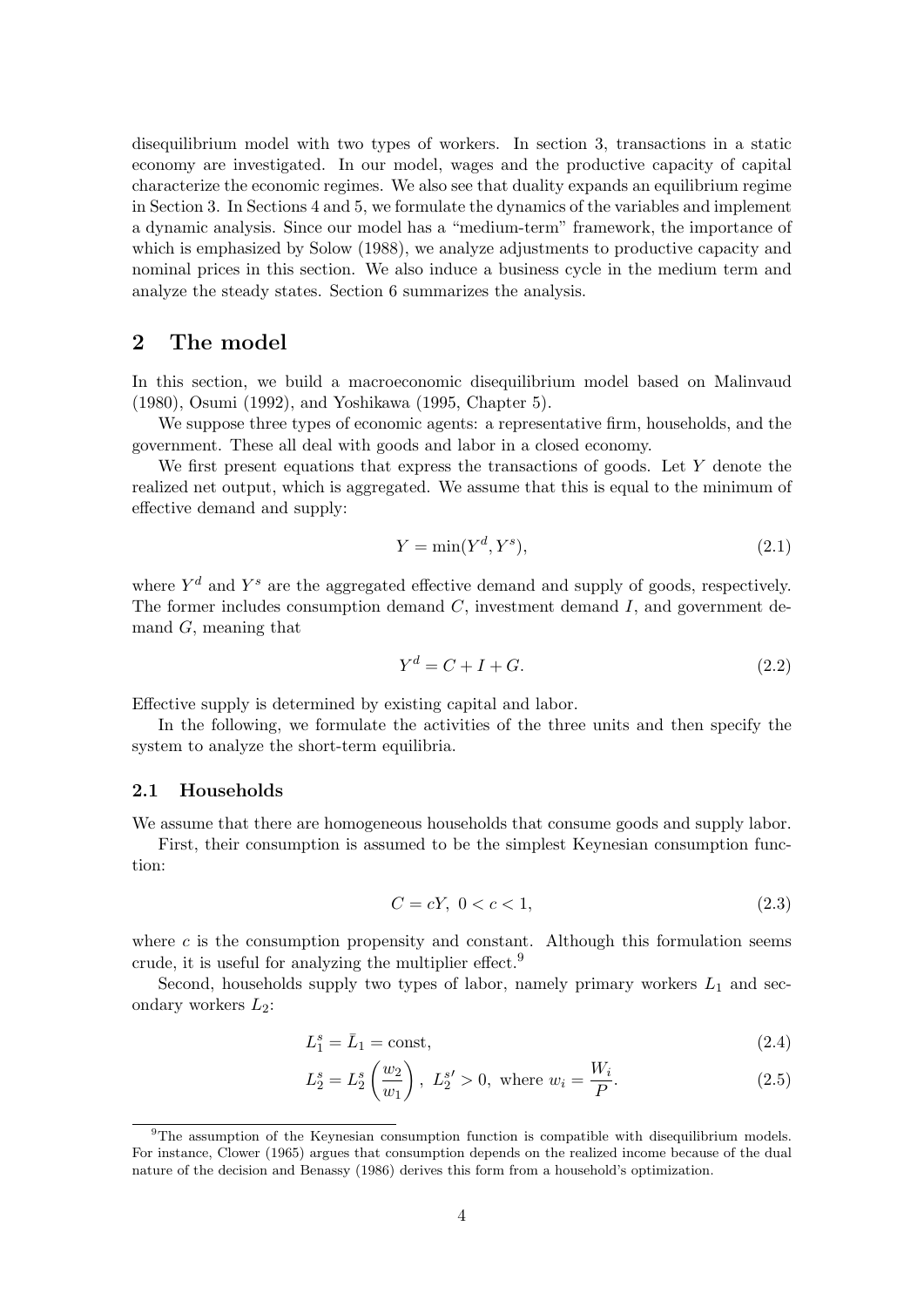The subscript s is supply,  $W_i$  is the nominal wage of  $L_i$ , and P is the price.

Since  $L_1^s$  is the supply of primary workers, we suppose that this is constant. Further, their wages are determined by wage bargaining between the firm and union, and therefore  $W_1$  is also constant in the short term. We suppose that the real primary wage  $w_1$  is bounded or  $w_1 \in [\underline{w}_1, \overline{w}_1]$ . On the contrary, secondary labor is additive for households, and thus the supply of such workers depends on relative wages.

#### 2.2 The firm

The representative firm produces single goods by using capital and labor and maximizes its profit. We suppose that its production function is a fixed coefficient function:

$$
Y = \min(\bar{Y}, L),\tag{2.6}
$$

where  $\overline{Y}$  and L are the productive capacity of capital and labor, respectively.

We use a fixed proportion production function for two reasons. First, because our analysis focuses on the short- and medium-term economy, we should abstract the substitution between capital and labor. Second, this production function enables us to specify the states of the two markets easily since we need only one equation to compare productive capacity, labor supply, and aggregate demand.

The firm controls the employment of both types of workers to maximize its profit since the capital stock is given in the short term. Thus, we should first analyze the relationship between labor and profit.

#### 2.2.1 Employment and profit maximization

The firm can employ two types of workers and adjust them to maximize real profit. Real profit in the short term  $\pi$  is

$$
\pi = Y - w_1 L_1 - w_2 L_2,\tag{2.7}
$$

where  $w_i$  is the real wage of  $L_i$ . To derive the effective labor output, we analyze the labor allocation here.

First, we suppose that the labor output function can be expressed by  $\phi$ , which is a sufficiently smooth function of the two types of workers and

$$
L = \phi(L_1, L_2), \phi_i > 0, \ \phi_{ii} < 0, \ \phi_{12} = \phi_{21} > 0,
$$
\n
$$
(2.8)
$$

where  $\phi_i = \frac{\partial \phi}{\partial L_i}$  $\frac{\partial \phi}{\partial L_i}, \phi_{ii} = \frac{\partial^2 \phi}{\partial L_i^2}$  $\frac{\partial^2 \phi}{\partial L_i^2}$ ,  $i = 1, 2$ .

In the case with no output constraint, output is determined by  $L$  and profit maximization shows that there is an optimum:

$$
Y_M(w_1, w_2) \equiv \underset{Y=L}{\text{arg max}} \{ Y - w_1 L_1 - w_2 L_2 \} \text{ subject to } L_1 \le \bar{L}_1. \tag{2.9}
$$

If the capital capacity is sufficient, then the firm desires this quantity. Hence, this is the notional optimal output.

When the output quantity is confined, on the contrary, the firm solves the following cost minimization problem:

$$
\min\{w_1 L_1 + w_2 L_2\} \text{ subject to } \phi(L_1, L_2) = Y. \tag{2.10}
$$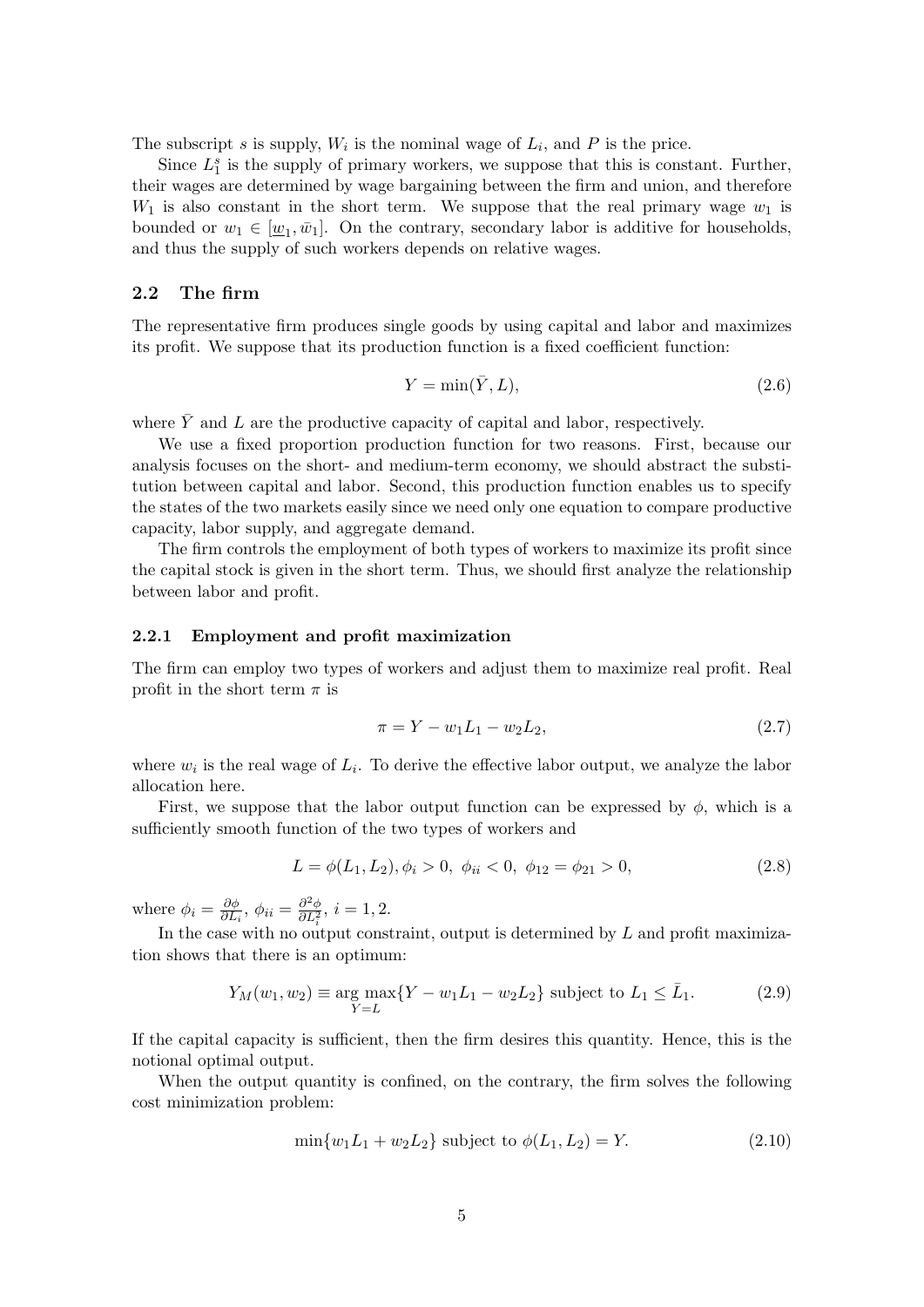The first-order condition is

$$
\frac{w_1}{w_2} = \frac{\phi_1(L_1, L_2)}{\phi_2(L_1, L_2)}.\tag{2.11}
$$

Figure 1 shows that the employment of both types of workers depends on output and relative wages.

To begin the labor allocation analysis, we examine the secondary labor market. Eq.  $(2.11)$  shows that effective demand for  $L_2$  is decreasing in  $w_2$  and increasing in Y and  $w_1$ . Hence, the secondary labor market can be expressed as shown in Figure 2. The market clearing condition is

$$
L_2^s(w_2^*; w_1) = L_2^d(w_2^*; w_1, Y). \tag{2.12}
$$

The wage  $w_2^*$  is increasing in Y and  $w_1$ , while employment  $L_2^*$  is independent of  $w_1$  as long as Eq. (2.11) holds. Therefore, the realized relative wage  $\frac{w_1}{w_2^*}$  is fixed when  $L_1 \leq \bar{L}_1$ . This implies that effective primary labor demand depends only on output  $Y$  as long as we consider secondary labor market clearing.

By contrast, the primary labor transaction is conducted at the given  $w_1$ :

$$
L_1 = \min\left(\bar{L}_1, L_1^d(Y)\right), \text{ where } \phi\left(L_1^d, L_2^*(Y)\right) = Y. \tag{2.13}
$$

Primary labor demand is increasing in output, and thus an output quantity ensures full employment for  $L_1$ . We denote this as  $Y_f$ :

$$
\bar{L}_1 = L_1^d(Y_f). \tag{2.14}
$$

We now return to the notional optimum  $Y_M(w_1, w_2^*(w_1))$ . This output level depends only on  $w_1$  and is decreasing in  $w_1$ , and we suppose

$$
Y_M(\bar{w}_1) < Y_f < Y_M(\underline{w}_1),\tag{A1}
$$

This inequality is intuitive: when they earn a low wage, employing all primary workers is optimal; however, this is not the case for a too high wage. Eq. (A1) indicates

$$
Y_f = Y_M(w_1^*), \ \exists w_1^* \in [\underline{w}_1, \overline{w}_1], \tag{2.15}
$$

according to the intermediate value theorem. At  $w_1^*$ , full utilization for primary workers is notionally optimal; hence, this wage rate can be seen as suitable.

Hence, the optimized labor output is

$$
L = \min(\bar{Y}, Y_M(w_1)),\tag{2.16}
$$

and thus we have found the "effective" supply of goods:

$$
Y^{s} = \min(\bar{Y}, L) = \min(\bar{Y}, Y_{M}(w_{1})).
$$
\n(2.17)

Our effective supply differs slightly from that of other disequilibrium models. While it is generally rationed by labor supply, this is not the case in this study. Indeed, in our model, profit maximization alternatively confines supply to  $Y_M(w_1)$ .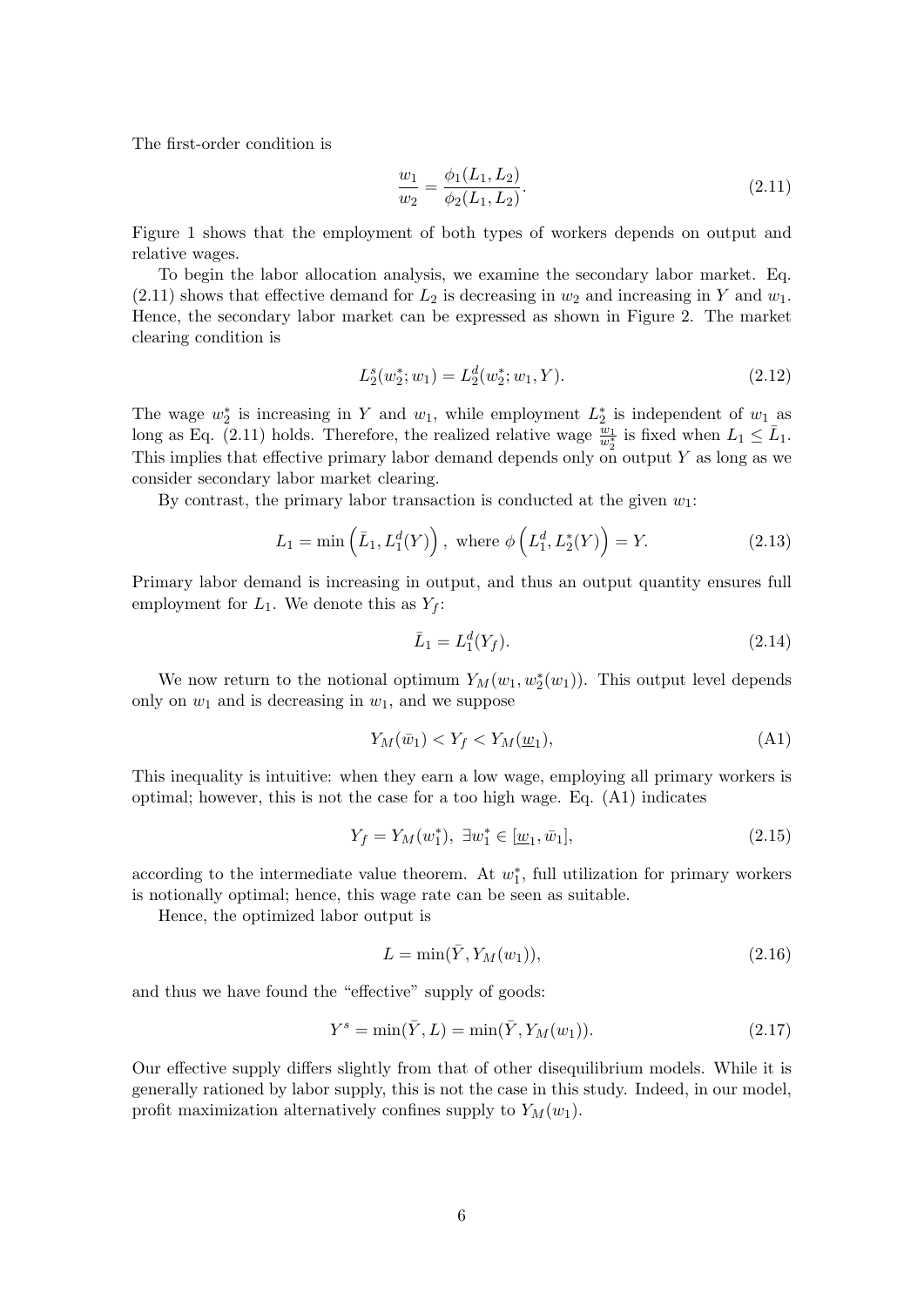

Figure 1: The isoquant curve for labor output Figure 2: Secondary labor market at fixed Y and  $w_1 < w'_1$ 

#### 2.2.2 Investment under uncertainty

The capital stock is fixed in the short term but adjustable by a net investment in the medium term. Thus, the firm adjusts its capital stock as a net investment to maximize real future profit; such an adjustment is independent of the optimization of real profit  $\pi$  since it is a dynamic problem. In this study, we formulate the investment following Malinvaud (1980), considering the uncertainty of the goods market: $10$ 

$$
I = \alpha[\min(Y^d, Y_M(w_1)) - \bar{Y}] + \beta(w_1^* - w_1), \alpha, \beta > 0.
$$
 (2.18)

This investment function implies that the firm tends to expand its equipment both (1) when its productive capacity is less than that desired and  $(2)$  when the rent from a primary worker measured by  $w_1^* - w_1$  is large.

#### 2.3 Government

The government only implements its fiscal policy: in our model, it only demands goods  $G > 0$  and is an exogenous variable. Note that G might be interpreted variously. As this is the remainder of effective demand, it can include some autonomous goods demand such as autonomous consumption and investment. By way of a simplification, these are

$$
\hat{Y} = \min(Y^d, Y_M(w_1)).
$$

The variable  $\hat{Y}$  can be considered to be the desired productive capacity and is a random variable.

$$
R = \pi - q \max(0, \bar{Y} - \hat{Y}), \ q > 0.
$$

$$
\max_{\bar{Y}} E[R]. \tag{P}
$$

In the linear economy, the solution for  $(P)$  shows the first term of Eq.  $(2.18)$ .

 $10$ We introduce his resolution. First, define a new variable:

Real profit  $\pi$  ignores the capital cost. Considering the idle equipment cost, we define the future net return  $R$  as follows:

The parameter  $q$  is the unit cost of idle equipment. The firm, which is risk-neutral, sets its productive capacity to maximize the net expected return in the future  $E[R]$ , meaning that the optimization problem in dynamics  $(P)$  is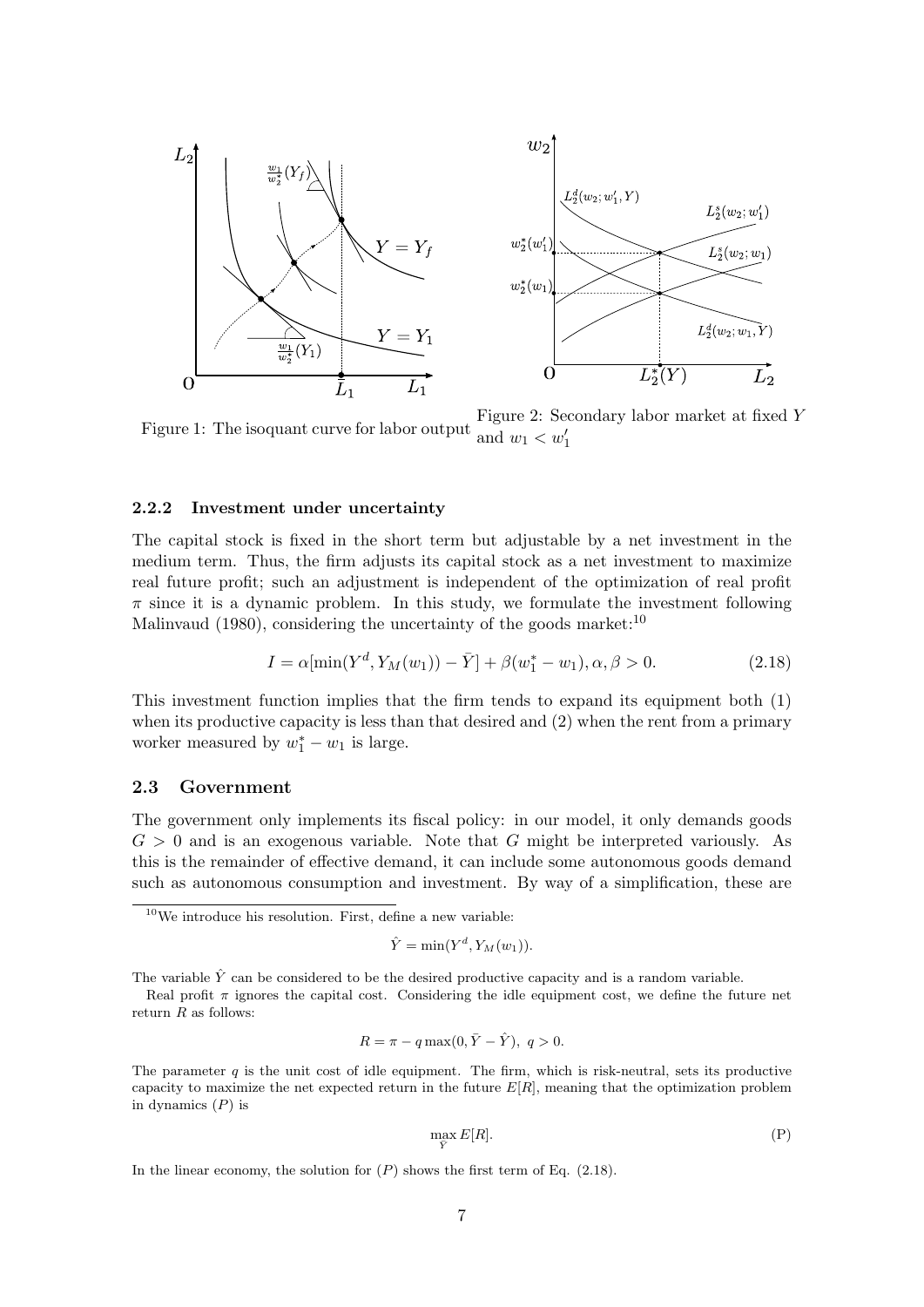gathered as G herein, which represents the scale of the intervention of the government. The comparative statics of G are used to assess whether the government is large or limited.

#### 2.4 Disequilibrium system in the short term

According to the above formulations, we have gained the static macroeconomic system:

$$
Y = \min(Y^d, \bar{Y}, Y_M(w_1)), \tag{2.19a}
$$

$$
Y^d = C + I + G,\tag{2.19b}
$$

$$
C = cY,\tag{2.19c}
$$

$$
I = \alpha[\min(Y^d, Y_M(w_1)) - \bar{Y}] + \beta(w_1^* - w_1), \tag{2.19d}
$$

$$
L_1 = \min\left(\bar{L}_1, L_1^d(Y, w_1)\right),\tag{2.19e}
$$

$$
L_2 = L_2^s(w_2^*; w_1) = L_2^d(w_2^*; w_1, Y), \tag{2.19f}
$$

$$
w_2 = w_2^*(Y, w_1), \tag{2.19g}
$$

$$
\bar{Y} = \text{const},\tag{2.19h}
$$

$$
w_1 = \text{const.}\tag{2.19i}
$$

There are nine independent equations and nine endogenous variables  $(Y, Y^d, \overline{Y}, C, I, L_1,$  $L_2, w_1, w_2$ , meaning that the system is closed. In the last two equations, we suppose that two variables,  $\overline{Y}$  and  $w_1$ , are constant in the short term. These variables characterize the economy in each time period.

## 3 Transactions in the short term

We attained the static disequilibrium system in the preceding section. In this section, we distinguish economic regimes by using the pair of variables  $w_1$  and  $\overline{Y}$ . Our economic model has three disequilibrium regimes and two equilibrium regimes, which are displayed as domains on the  $\bar{Y}-w_1$  plane.

We first distinguish which variable determines the realized output.

1.  $Y = Y^d$ 

The cases  $Y^d \leq \overline{Y} \leq Y_M$  and  $Y^d \leq Y_M \leq \overline{Y}$  are necessary and sufficient for the condition  $Y = Y<sup>d</sup>$ . Since output is determined by effective demand, effective demand  $Y^{d*}$  has a multiplier effect here:

$$
Y^{d*} = \frac{1}{k} [\beta(w_1^* - w_1) + G - \alpha \bar{Y}], \text{ where } k = 1 - c - \alpha \tag{3.1}
$$

and the condition of  $Y = Y^d$  is that  $Y^{d*} \le Y_M$  and  $Y^{d*} \le \overline{Y}$ . We assume  $0 < k < 1$ , which is the stability condition of the multiplier process.

2.  $Y = \overline{Y}$ 

In this case, aggregate demand  $Y^d$  changes depending on the other variables:

$$
Y^{d} = \frac{1}{1-\alpha} [\beta(w_1^* - w_1) + G + (c - \alpha)\bar{Y}] \quad \text{if } \bar{Y} \le Y^{d} \le Y_M,
$$
 (3.2)

$$
Y^{d} = \beta(w_{1}^{*} - w_{1}) + G + (c - \alpha)\bar{Y} + \alpha Y_{M} \quad \text{if } \bar{Y} \le Y_{M} \le Y^{d}, \qquad (3.3)
$$

and the region  $Y = \overline{Y}$  is the union of the regions  $\overline{Y} \leq Y^d \leq Y_M$  and  $\overline{Y} \leq Y_M \leq Y^d$ . We assume  $c - \alpha > 0$ , which implies that effective demand increases as productive capacity rises when capacity is low.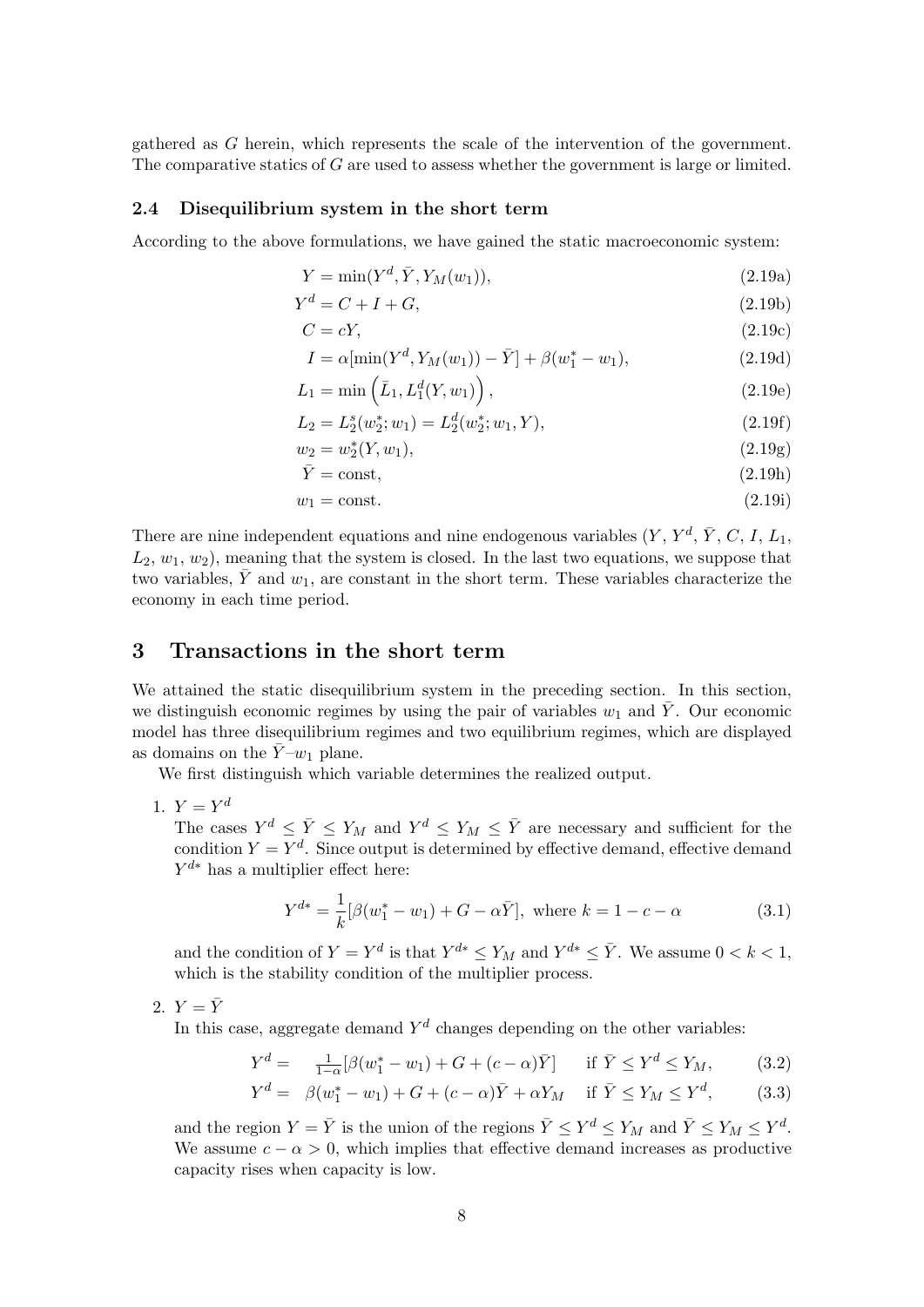## 3.  $Y = Y_M$

In this case,  $Y^d$  has a unique form:

$$
Y^{d} = \beta(w_1^* - w_1) + G - \alpha \bar{Y} + (c + \alpha)Y_M,
$$
\n(3.4)

and we should illustrate the region of the intersection  $Y_M \leq Y^d$  and  $Y_M \leq \overline{Y}$  as the region  $Y = Y_M$ .

The three cases distinguished to determine the realized output are shown as regions in Figure  $3<sup>11</sup>$  Two variables are "effective" to determine the realized output on the boundary lines between two regions. The point  $E^M$  means  $Y^d = \overline{Y} = Y_M(w_1)(=Y)$ . On the right side of the figure, there exists excess supply for goods. Note that the exogenous variable  $G$  shifts the boundary lines up and down. Here, we assume the following equation:

$$
\beta + kY'_M(w_1) > 0, \ \forall w_1 \in [\underline{w}_1, \overline{w}_1]. \tag{A2}
$$

This inequality means that the rise in primary wages restrains investment. Under this assumption, the expansion of  $G$ , which means that effective demand expands, enlarges the region of  $Y^s < Y^d$ , as shown by Osumi (1992).



Figure 3: Determinants of output on the  $\bar{Y}-w_1$  plane

Furthermore, aggregate demand  $Y^d$  changes depending on the magnitude of the correlations among  $Y^d$ ,  $\overline{Y}$ , and  $Y_M(w_1)$  because the multiplier process working in the model differs according to effective supply and demand.

Next, we analyze the equilibrium or disequilibrium regimes in the static system. We formulate the conditions of each regime and depict each as a region on the  $\bar{Y}-w_1$  plane.

#### 3.1 Disequilibrium regimes

#### 3.1.1 Keynesian unemployment

In this regime, the realized output is rationed by aggregate demand and primary workers are not completely employed. In other words, involuntary unemployment occurs because of the lack of effective demand in the goods market. This disequilibrium regime is expressed by the following equation:

$$
Y = Y^d < Y_f. \tag{3.5}
$$

 $11$ This figure is the same as the regime dividing in Osumi (1992), which treats a single labor.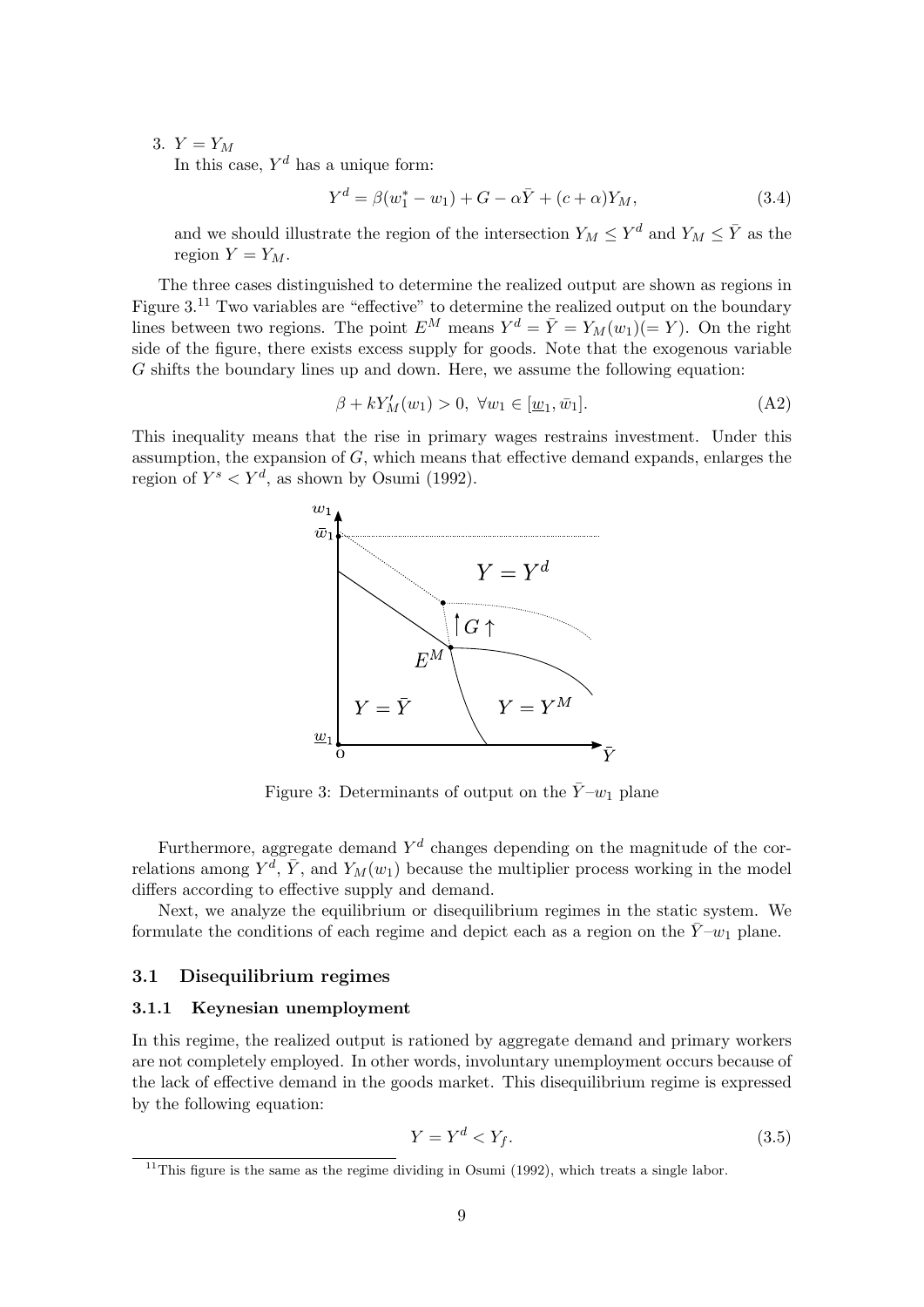This condition is the correlation between  $w_1$  and  $\overline{Y}$ , and it implies that the region is a subset of the region  $Y = Y^d$ .

#### 3.1.2 Classical unemployment

In the classical unemployment regime, involuntary unemployment occurs even though excess goods demand claims more production. In other words, excess demand exists in the goods market and excess supply exists in the primary labor market, meaning that

$$
Y = Y^s < Y_f. \tag{3.6}
$$

#### 3.1.3 Repressed inflation

In this regime, the economy has excess labor demand and excess goods demand. Hence, the firm would no longer employ more workers despite it being physically possible. The repressed inflation region is the interior of the region  $Y = Y_M$ :

$$
Y_f \le Y = Y_M(w_1) < Y^d, \bar{Y}.\tag{3.7}
$$

#### 3.2 Equilibrium regimes

We call the states in which primary workers are completely employed and the goods market is rationed by either productive capacity or demand, the "equilibrium." Therefore, the condition of the equilibrium regime is

$$
Y_f \le \min(Y^d, \bar{Y}) \le Y_M(w_1). \tag{3.8}
$$

This condition implies that the equilibrium region is the one of the union set of the closures of the subsets of  $Y = Y^d$  and  $Y = \overline{Y}$ .

In the equilibrium regime, the firm employs all primary workers and operates to maximize profit under its physical constraints (i.e., capital stock and goods demand).

Considering the relevance to Walrasian economics, we divide this regime into two: the full equilibrium, which is the same as the general equilibrium in standard Walrasian economics, and the quasi-equilibrium, in which the goods market does not clear.

#### 3.2.1 Full equilibrium

We name the state in which both markets clear as the "full equilibrium." The condition is

$$
Y_f \le Y^d = Y^s. \tag{3.9}
$$

In this regime, productive capacity is equal to goods demand and labor markets also clear; thus, the regime is equivalent to the general equilibrium in Walrasian economics.<sup>12</sup>

Indeed, this full equilibrium is incompatible with full utilization when  $G$  is too large: if potential aggregate demand is larger than  $Y_M(w_1^*)$ , then excess capacity happens in the full equilibrium. To see that, define  $w_1^M$  as the wage at point  $E^M$ . Then, the following equation holds:

$$
\frac{1}{k'}G \gtrless Y_M(w_1^*) \iff w_1^M \gtrless w_1^*,\tag{3.10}
$$

 $12$ We do not call this equilibrium regime the Walrasian equilibrium since we omit the dynamic process here. In this study, the Walrasian equilibrium is defined as the steady state, which is the full equilibrium.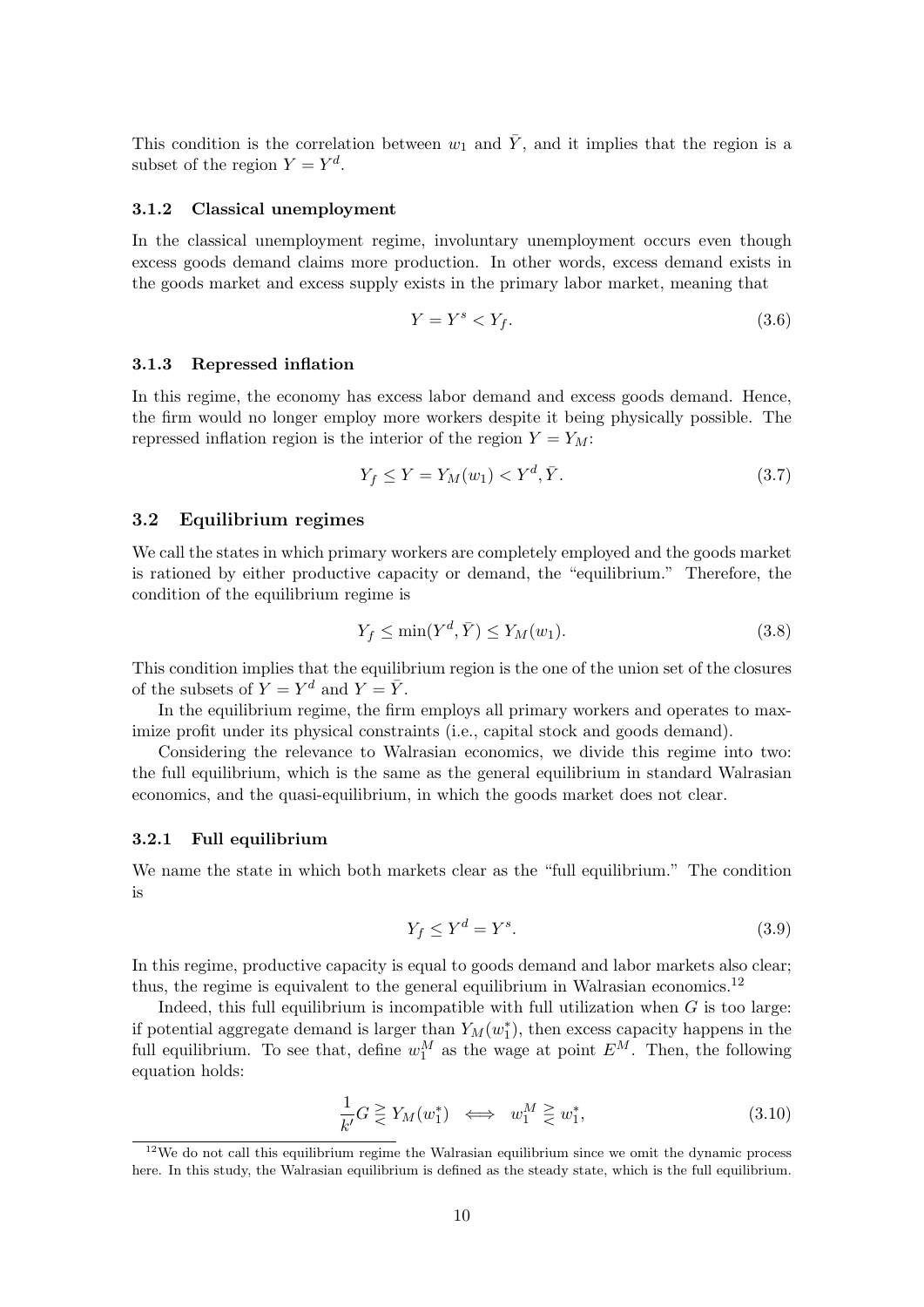where  $k' = 1 - c$ .  $\frac{1}{k'}G$  in the first comparison could be called potential aggregate demand where  $\kappa = 1 - c$ .  $\overline{k}$  or in the first comparison could be called potential aggregate demand<br>or aggregate demand at the steady state, since it is attained when  $I = 0$  and  $Y = Y^{d*}$ . As  $w_1^M$  is the minimum wage that satisfies  $Y^d = \overline{Y}$ , the full equilibrium does not include full utilization when  $w_1^M > w_1^*$ .

#### 3.2.2 Quasi-equilibrium

The quasi-equilibrium regime is the remainder of the equilibrium regime with the full equilibrium removed. The condition is

$$
Y_f \le Y, \ Y^d \ne Y^s. \tag{3.11}
$$

#### 3.3 Dividing the economy into regimes

From the above arguments, we can display these regimes on the  $\bar{Y}-w_1$  plane, as shown in Figure 4. The left side is the case with small  $G$  and the right one is the case with large G.



Figure 4: Dividing the regimes on the  $\bar{Y}-w_1$  plane

This plane is confined to the upper limit of  $w_1$  or  $\bar{w}_1$ , but this is unimportant. Thus, we suppose that  $\bar{w}_1$  is sufficiently large to omit its limitation.

From Figure 4, we can characterize each regime. First, the Keynesian unemployment regime has high wages and abundant productive capacity. In this regime, the low profit rate and plentiful capital stock restrain investment, and the low effective demand for goods causes the involuntary unemployment of primary workers.

Second, the classical unemployment regime has low productive capacity. In this regime, the low capital stock reduces labor demand and some workers would not be hired even if wages are low.

Third, the repressed inflation regime has low wages and large productive capacity. The substitution of workers promotes the employment of primary workers because of their low wages. Moreover, the low wage rate (high profit rate) accelerates investment. Therefore, effective demand rises and the capital stock is accumulated excessively. In this regime, the firm maximizes its notional profit.

Finally, the equilibrium region lies around repressed inflation. This fact implies that this regime is characterized by a moderate wage and an adequate capital stock, which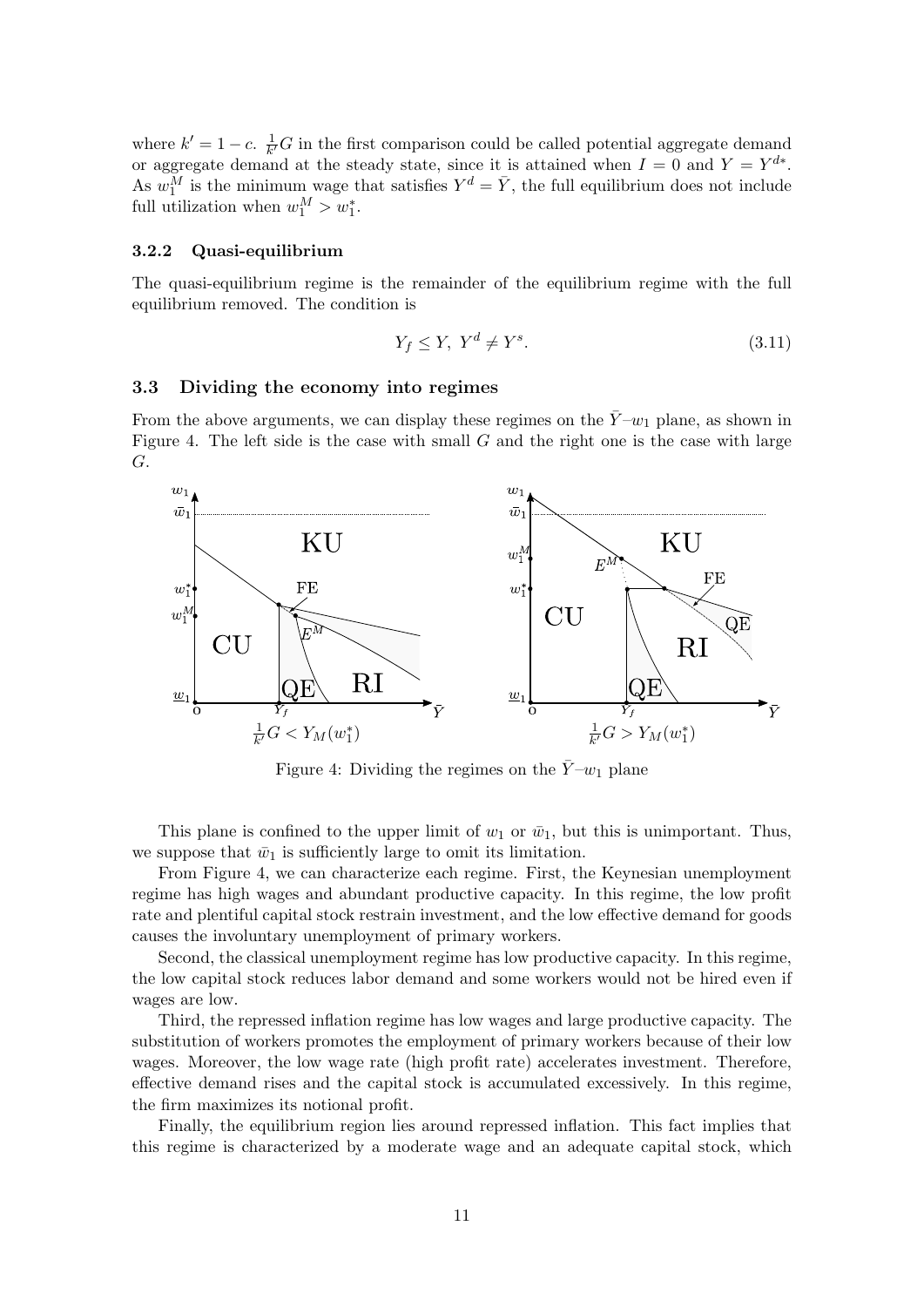seems reasonable. In particular, when  $\frac{1}{k'}G \neq Y_M(w_1^*)$ , the full equilibrium regime is expressed as the curve.<sup>13</sup>

We should note that a too high wage  $(w_1 > w_1^*)$  causes unemployment, whereas a fall in wages does not always solve unemployment: if capital is insufficient, wage lowering brings about the classical unemployment regime because unemployment is not a problem for the labor market, but rather a problem for the whole economy.

For the competitive statics, we should compare the two figures. As G becomes large or the government expands, the boundary lines shift upward, indicating that Keynesian unemployment shrinks, while classical unemployment expands. Further, the equilibrium and repressed inflation, which show full employment, also expand. This finding implies that a large government solves unemployment with low goods demand.

## 4 Preparation for the dynamic analysis

In this section, we formulate the dynamics of two variables,  $w_1$  and  $\overline{Y}$ , which were supposed to be constant in the short term.

#### 4.1 Investment and productive capacity

Net investment I has a dual effect: it is a component of effective demand in the short term, while it adjusts the capital stock in the medium term. Eq. (2.18) indicates that the dynamics of capital productivity  $\overline{Y}$  are expressed as the following equation:

$$
\dot{\bar{Y}} = I = \alpha[\min(Y^d, Y_M(w_1)) - \bar{Y}] + \beta(w_1^* - w_1),\tag{4.1}
$$

where t is time and  $\dot{X} \equiv \frac{dX}{dt}$  is the dynamics of a time variable  $X(t)$ .

#### 4.2 Wage bargaining and nominal wage dynamics

To formulate the dynamics of real wages  $w_1$ , we consider the wage bargaining of nominal wage  $W_1$  because the firm and primary workers are supposed to bargain with the price as given. In addition, such bargaining determines only the wage since we adopt the "right to manage" model for the primary labor market: employment is given when bargaining is conducted. Considering our assumptions, we adopt static arguments such as McDonald and Solow (1985) to assess the wage dynamics.

The factors that affect this wage bargaining include the payoffs of the two economic units (the firm and primary workers) and relative bargaining power of the union, meaning that

$$
\frac{\dot{W}_1}{W_1} = \frac{\dot{W}_1}{W_1}(\sigma, w_2, w_1^*), \quad \frac{\partial}{\partial \sigma} \left( \frac{\dot{W}_1}{W_1} \right) > 0, \quad \frac{\partial}{\partial w_2} \left( \frac{\dot{W}_1}{W_1} \right) > 0, \quad \frac{\partial}{\partial w_1^*} \left( \frac{\dot{W}_1}{W_1} \right) > 0, \quad (4.2)
$$

and  $\sigma$  is the relative bargaining power of the union.<sup>14</sup> Then, we analyze each variable and build a simple equation.

 $13$ The line of the full equilibrium is peculiar to our model: conventional disequilibrium models depict the full equilibrium as a point on a plane. On the contrary, the present study supposes the equilibrium of the secondary labor market and therefore output can represent a variable number under the complete employment of  $L_1$ . The segment implies that the general equilibrium might not have uniqueness in a static system. This indeterminacy would be solved in a dynamic analysis.

<sup>&</sup>lt;sup>14</sup>The background of this equation is presented in Appendix A.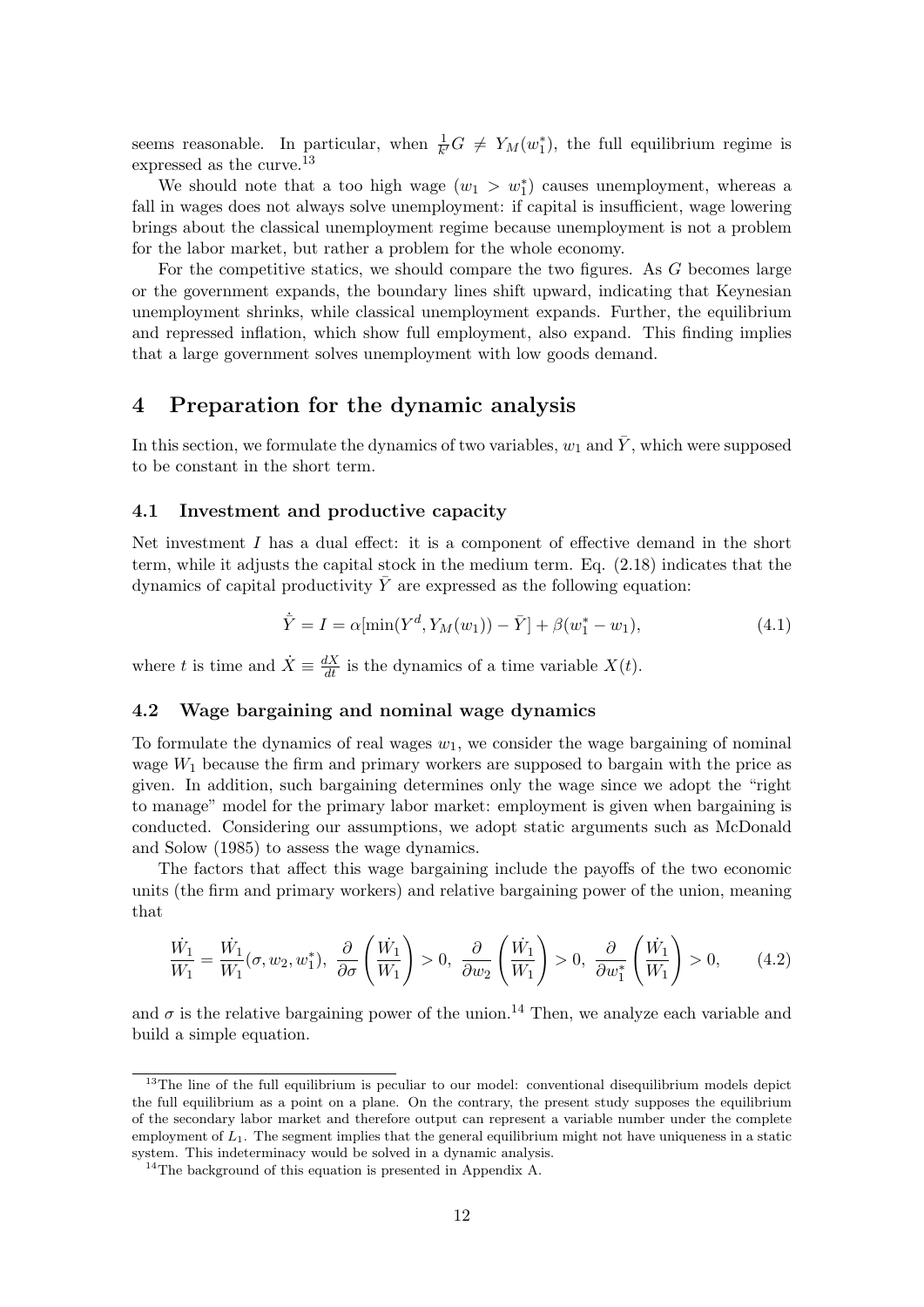Suppose that  $\sigma$  depends on the number of union members; then, the variable is affected by the unemployment rate u:

$$
\sigma = \sigma(u), \ \sigma' < 0 \text{ where } u = \frac{\bar{L}_1 - L_1}{\bar{L}_1}.\tag{4.3}
$$

Employment for  $L_1$  expands as output increases as long as  $Y < Y_f$ ; therefore, we rearrange the equation above:

$$
\sigma = \sigma(Y), \ \sigma' \begin{cases} > 0 & \text{if } Y < Y_f \\ = 0 & \text{if } Y \ge Y_f. \end{cases} \tag{4.4}
$$

The wages of secondary workers  $w_2$  are determined by output Y in each time period, which is an increasing function of  $L_2$ :

$$
w_2 = w_2^*(Y), \ w_2^{*'} > 0 \tag{4.5}
$$

These two variables are the factors that affect the attitude of workers. The equations above indicate that the wage  $w_1$  aims to rise when the realized output Y is large.

Finally, we assume that the wage rate desired by the firm  $w_1^*$  is the objective rate in the medium term, which implies that the firm would prefer not to diverge from it.

The discussions above revise the formulation of Eq. (4.2):

$$
\frac{\dot{W}_1}{W_1} = \frac{\dot{W}_1}{W_1} (\sigma(Y), w_2(Y), w_1^*)
$$
\n
$$
= \frac{\dot{W}_1}{W_1} (Y, w_1^*), \quad \frac{\partial}{\partial Y} \left( \frac{\dot{W}_1}{W_1} \right) > 0, \quad \frac{\partial}{\partial w_1^*} \left( \frac{\dot{W}_1}{W_1} \right) > 0. \tag{4.6}
$$

We use a linear dynamic function for simplification:

$$
\frac{\dot{W}_1}{W_1} = \omega_1 \left[ Y - Y_f \right] + \omega_2 (w_1^* - w_1), \ \omega_1, \ \omega_2 > 0, \tag{4.7}
$$

where  $\omega_i$  is constant. The first term on the right side indicates that employment raises workers' bargaining power and that the wage rises after they are completely employed.<sup>15</sup> The second term shows that the firm wants the desired wage rate  $w_1^*$  and bargains to achieve it.

#### 4.3 Price dynamics in the goods market

The price of goods  $P$  changes according to a disequilibrium in the goods market. That is, we suppose that a Walrasian adjustment process exists in the goods market:

$$
\frac{\dot{P}}{P} = \rho (Y^d - Y^s), \ \rho > 0,
$$
\n(4.8)

where  $\rho$  is the adjustment speed. Therefore, we can now formulate the dynamics of the real wage  $w_1$ :

$$
\frac{\dot{w}_1}{w_1} = \frac{\dot{W}_1}{W_1} - \frac{\dot{P}}{P} = \omega_1 (Y - Y_f) + \omega_2 (w_1^* - w_1) - \rho (Y^d - Y^s).
$$
\n(4.9)

<sup>&</sup>lt;sup>15</sup>Goodwin (1967) uses a similar equation: his wage dynamics also depend on the present level of employment. Considering the proportional production function, moreover, we can say that our formulation concurs with that of Dutt (1992) since the employment rate and output have a positive correlation.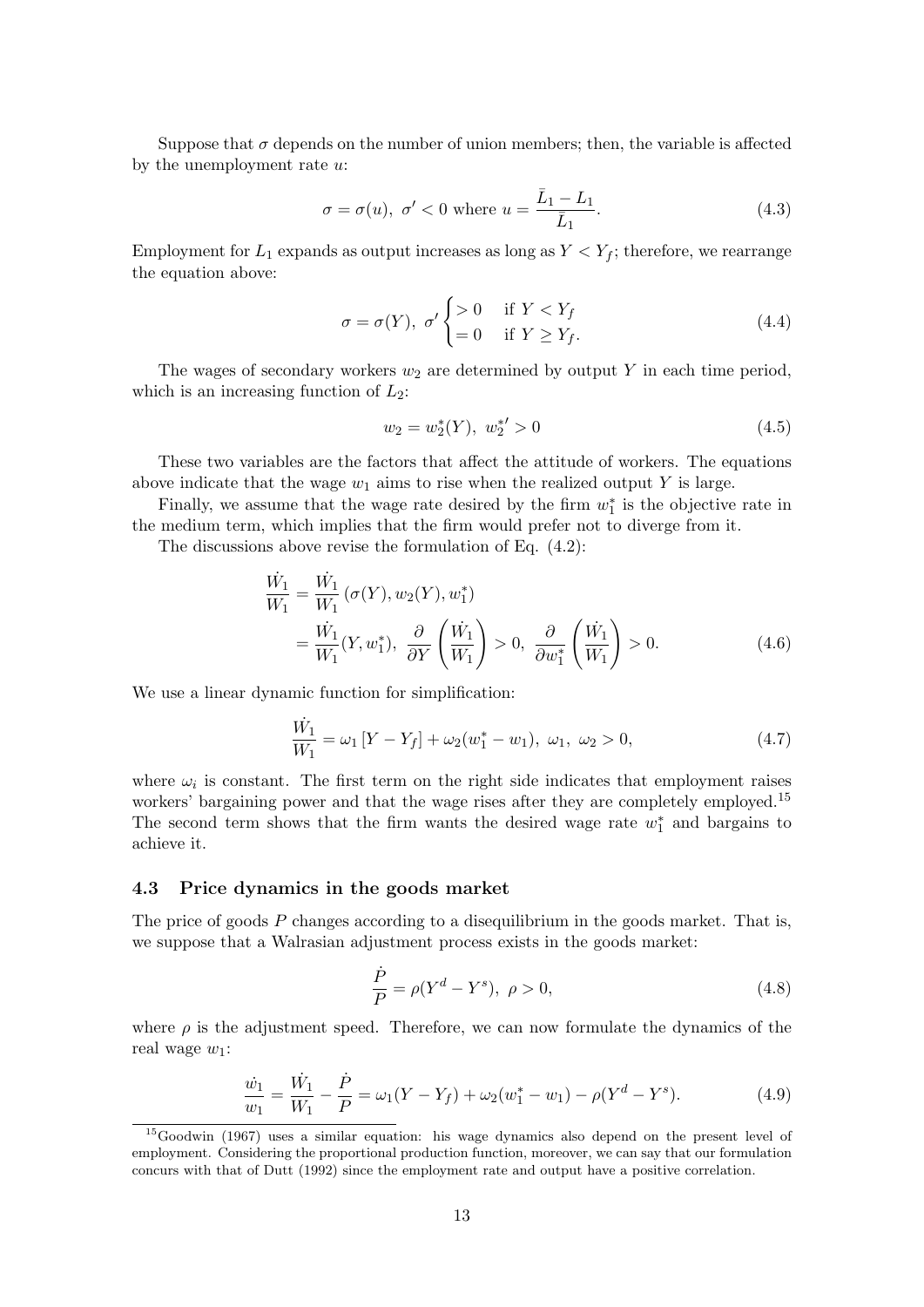Although this is a linear function, the real wage dynamics are somewhat complicated: they depend on the realized output and effective supply and demand, and thus they differ in each regime.

We now have a macroeconomic system in the medium term, which consists of Eqs.  $(2.19a)$ – $(2.19g)$  from Section 2 as well as Eqs.  $(4.1)$  and  $(4.9)$  from this section. In the next section, we analyze the stability and cycles in this dynamic system.

## 5 Dynamic analysis

We formulated the dynamics of the two variables  $\overline{Y}$  and  $w_1$  in Section 4. In this section, we use them to analyze the dynamics of our disequilibrium model.

We first examine the dynamics of these two variables with Eqs. (4.1) and (4.9) and then analyze the dynamics of our model by using phase diagrams.

#### 5.1 Dynamics of the two variables

Productive capacity is adjusted along with Eq. (4.1) in the medium term. This equation includes effective demand  $Y^d$  and differs in each regime.



Figure 5: The dynamics of  $\bar{Y}$ 

To create a phase diagram, we illustrate the set of points that fulfills  $\dot{\vec{Y}} = 0$  on the  $\bar{Y}-w_1$  plane (see Figure 5). That is downward-sloping, and productive capacity is adjusted to this nullcline.<sup>16</sup>

The scale of G transforms this nullcline and we present two cases:  $\frac{1}{k}G > Y_M(w_1^*)$  and 1  $\frac{1}{k}G < Y_M(w_1^*)$ . In the former, potential aggregate demand is sufficient for notional profit maximization. This is a profitable case for the firm. Capital equipment reduces when  $Y = Y<sup>d</sup>$  and is adjusted to an excess-demand point when  $w_1 = w_1^*$ . In the latter, the line  $\dot{\overline{Y}} = 0$  crosses the region  $Y = Y^d$  and  $\overline{Y}$  is adjusted to the equilibrium of the goods market when  $w_1 = w_1^*$ .

The diagrams show that if effective goods demand is high, the firm does not need to invest as much to create demand.

The dynamics of  $w_1$ , or the wages of primary workers, are shown in Eq. (4.9). This equation also includes the variables that are effective, which differ by regime. Figure 6 shows the  $\dot{w}_1$ -nullclines, where  $w_1$  rises on the right side of the curve and falls on the

<sup>&</sup>lt;sup>16</sup>We can confirm that  $\frac{\partial}{\partial \tilde{Y}}\dot{\tilde{Y}}$  < 0 for any coordinates.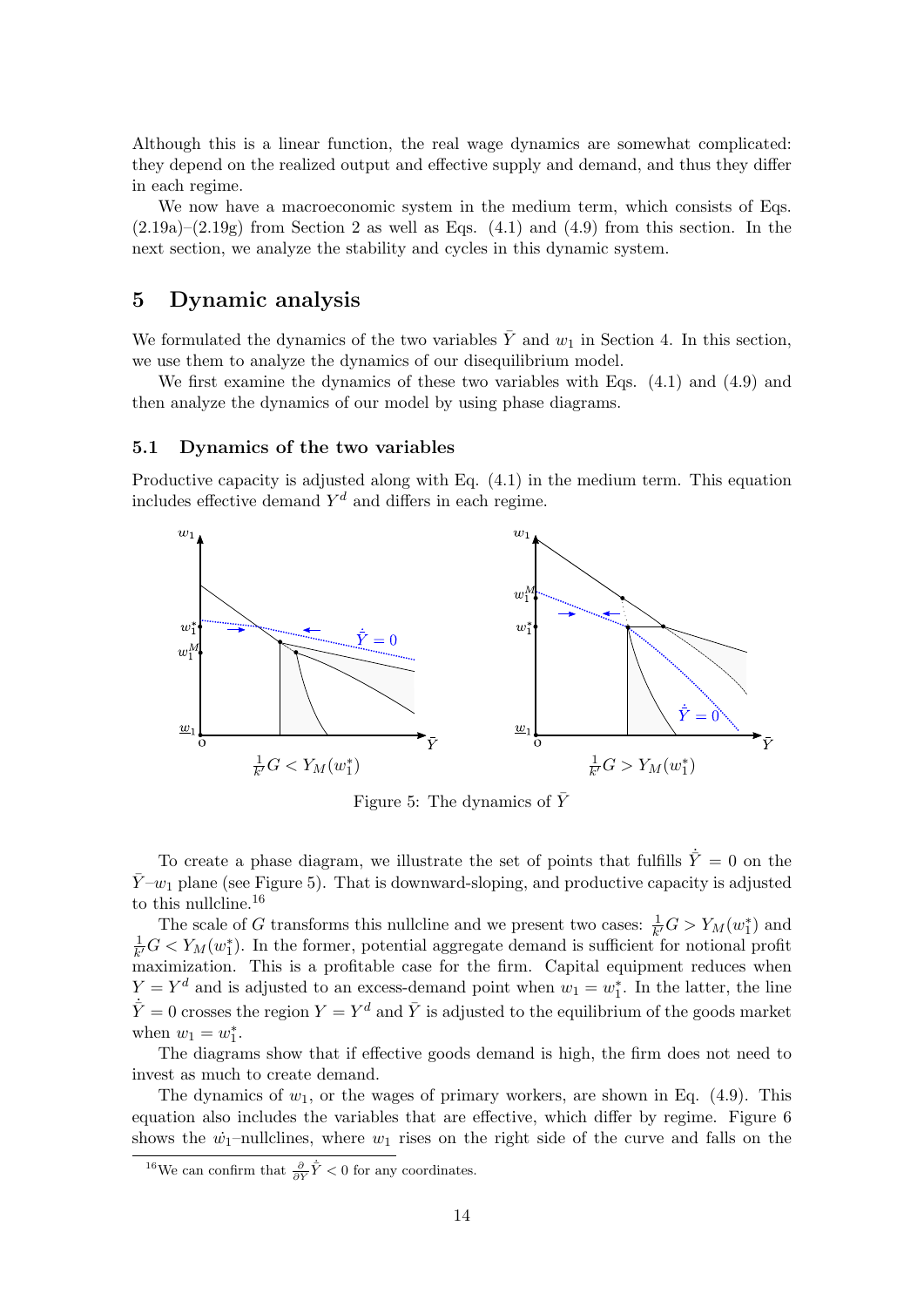opposite side. This diagram indicates that abundant capital equipment is profitable for workers during wage bargaining; thus, the nominal wage aims to rise and large supply in the goods market aims to lower prices.



Figure 6: The dynamics of  $w_1$ 

The scale of G changes this diagram: as G rises, the curve expands to the right side because high effective demand in the goods market restrains prices and a price drop raises the real wage. Note that when  $\frac{1}{k'}G = Y_M(w_1^*)$ , or the goods market is potentially in equilibrium, the isocline  $\dot{w}_1 = 0$  crosses  $E^M$ .

We divide the dynamics of  $w_1$  into two cases relating to wage adjustment stability.<sup>17</sup> We should see the sign of

$$
\frac{\partial}{\partial w_1} \left( \frac{\dot{w}_1}{w_1} \right). \tag{5.1}
$$

If this is negative, the wage dynamics are stable. In other words, wages have a centripetal force if you ignore the goods market.

#### 5.2 Macroeconomic dynamics: cycles and convergences

We can now depict the phase diagrams. Our dynamics differ in the scale of G and the stability of wage bargaining; concerning the latter, we focus on the stable case.

To see the convergence, we define the steady state as that in which both our subjective variables are constant: on the  $\bar{Y}-w_1$  plane, the steady state is expressed as the intersection between  $\overline{Y} = 0$  and  $\overline{w}_1 = 0$ .

Figure 7 illustrates the phase diagrams with two cases: small  $G$  (left) and large  $G$ (right). These diagrams show that our model has a counterclockwise cycle : excess capacity reduces investment, which then also reduces effective demand in the goods market. Then, the realized output decreases and the price rises, which is disadvantageous for workers as real wages fall. The low wage expands profit and thus the firm invests to produce more, rising wages again because of the large output.

The business cycle is at the steady state and sometimes falls into dysfunction; as a consequence, output reduces to zero. This failure of wages occurs even if wage bargaining is stable.

<sup>&</sup>lt;sup>17</sup>The isoclines in Figure 6 are not general: we can illustrate another form when the magnitude relation among the parameters changes. We adopt the simple and typical case in this study (see Appendix B).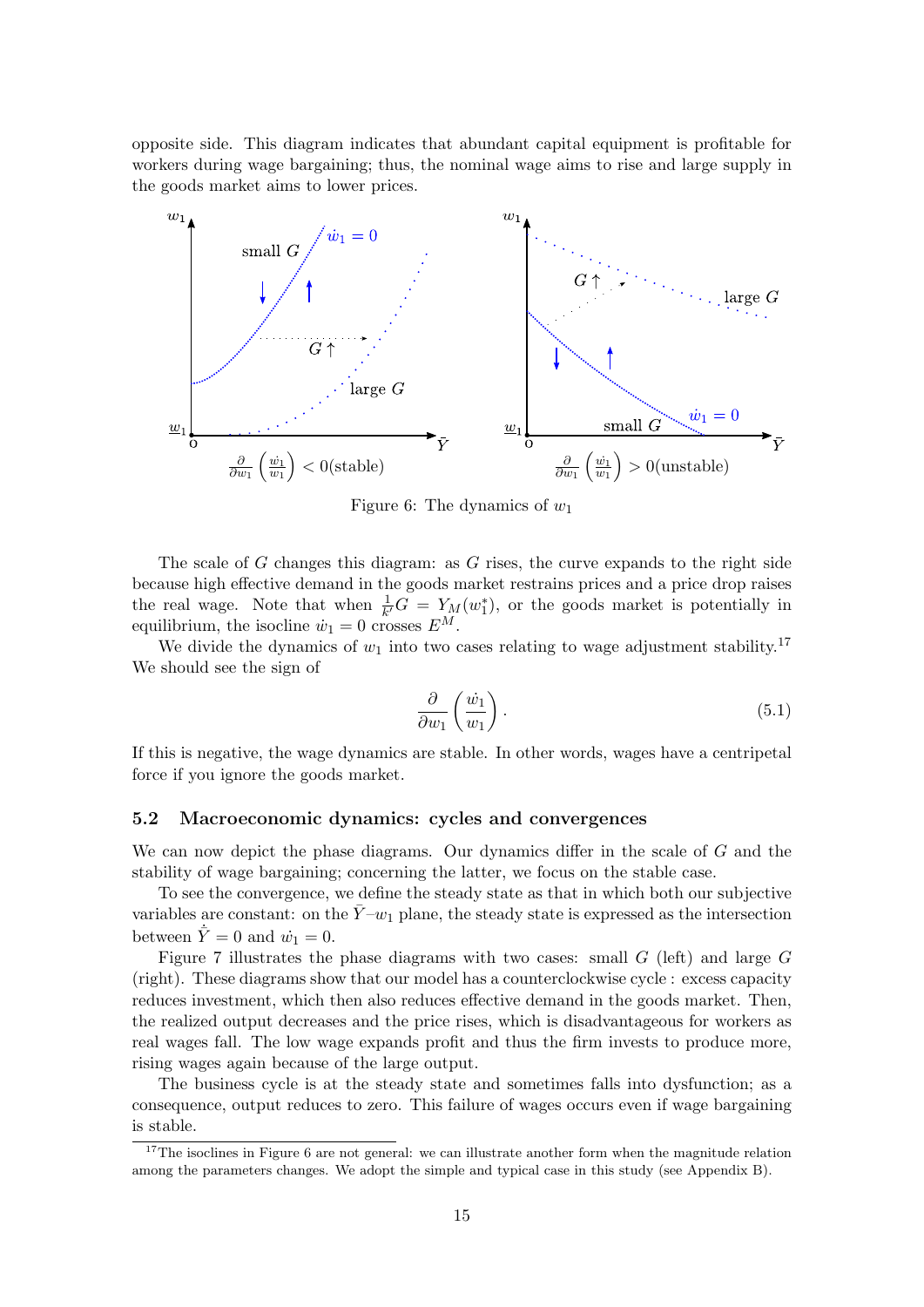

Figure 7: Phase diagrams with stable wage bargaining

Our dynamic system has a unique steady state in each case. In the small  $G$  case, we call it SS1. SS1 is in the domains  $Y^s \nvert Y^d$  and  $w_1 \nvert W_1$ , which suggests that the cycle converges toward the classical unemployment regime. Low goods demand weakens the firm, so the wage rises and low profitability restrains investment.

On the contrary, the economy with large  $G$  reaches the steady state in the domains  $Y = Y^M$  and  $w_1 < w_1^*$ , or in the repressed inflation regime. We call this SS2. In this scenario, the firm is aggressive in its wage bargaining since there is abundant goods demand and notional profit maximization is achieved.

Note that the equilibrium regime is unstable in these cases: bargaining and capital adjustment have a centrifugal force from the equilibrium unless notional goods supply and potential goods demand coincide.

#### 5.2.1 Walrasian equilibrium

As long as  $\frac{1}{k'}G \neq Y_M(w_1^*)$ , the steady state is in a disequilibrium regime, as shown above. However, we attain the steady state in an equilibrium regime when  $G$  is adequate:

$$
\frac{1}{k'}G = Y_M(w_1^*). \tag{5.2}
$$

Under this condition, the cycle converges toward the full equilibrium regime. We call this steady state the Walrasian equilibrium, which achieves the market equilibriums, notional profit maximization, and full utilization for capital capacity.

#### 5.2.2 Wage stability and macroeconomic stability

From the above analysis, we can conclude that the scale of  $G$  or demand of the government affects the steady state. On the contrary, the stability of wage bargaining affects the stability or cycle of the economy. The important result is this:

Proposition. *If wage bargaining is stable, the steady state is locally stable.*

*Proof.* At the steady state, the Jacobian matrix of our dynamic system is as follows:

$$
\mathbf{J} = \begin{pmatrix} -\alpha & j_{12} \\ j_{21} & \frac{\partial}{\partial w_1} \left( \frac{\dot{w_1}}{w_1} \right) \end{pmatrix}, \text{ where } j_{12} < 0, j_{21} \ge 0.
$$
 (5.3)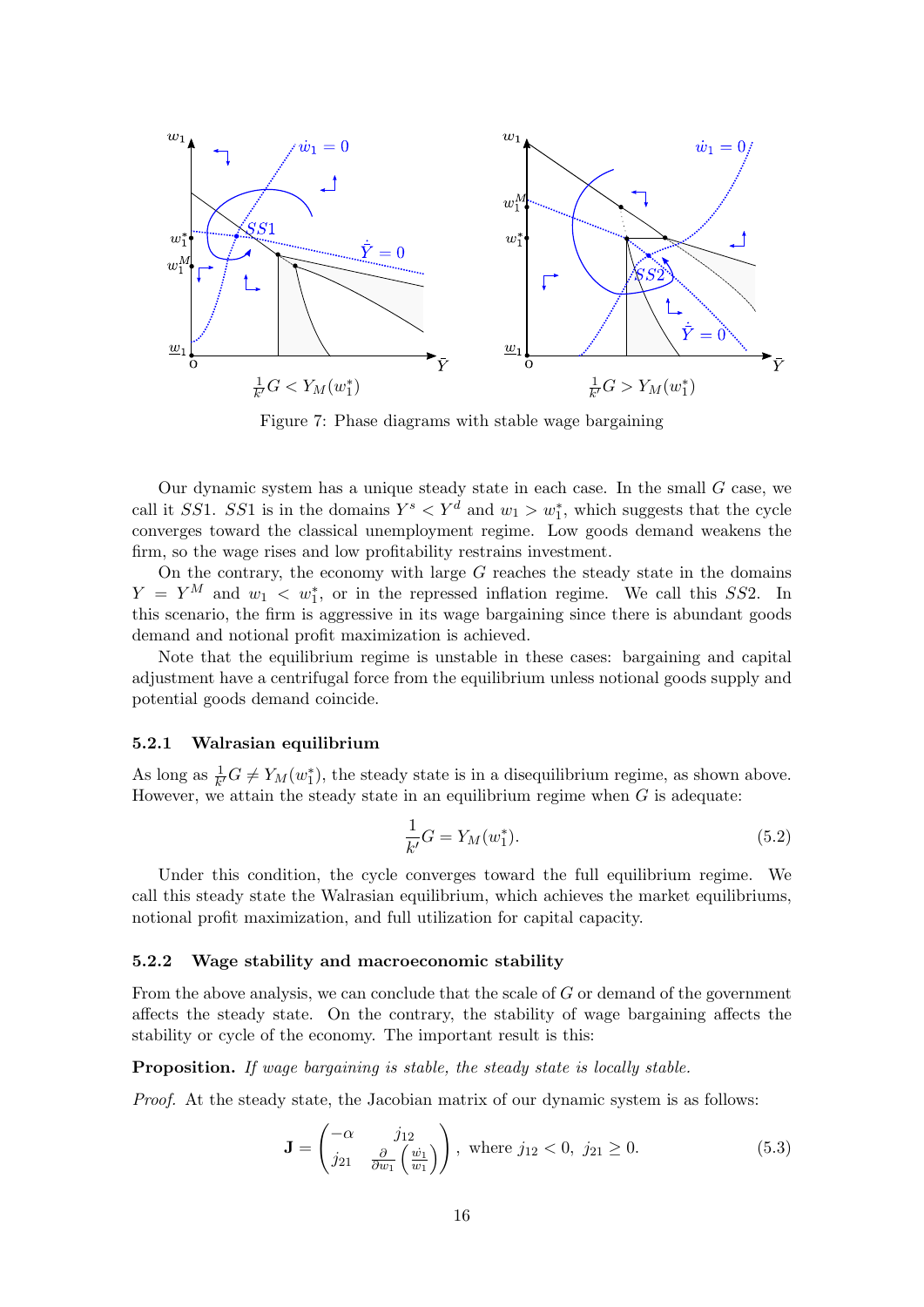

Figure 8: Walrasian equilibrium

If wage bargaining is stable, the diagonal elements are both negative and thus

 $det J > 0$  and  $tr J < 0$ .

This condition shows that the steady state is locally asymptotically stable in each regime. Since the dynamic equations are continuous on every boundary, the local stability in each regime indicates that our dynamic system is locally stable, as proved by Eckalbar (1980).  $\Box$ 

The proposition claims that wage bargaining affects the stability of the economy, whereas global stability is not ensured: even if wage bargaining is stable, the cycle might diverge from the steady state because of the disequilibrium in the goods market. This partial effect of bargaining stability shows that the interconnection between markets and adjustment process are important factors in economic stability.

Figure 9 shows the unstable case. The cycle is similar to that in the stable case, but it often diverges.



Figure 9: The phase diagram with unstable wage bargaining and  $\frac{1}{k'}G < Y_M(w_1^*)$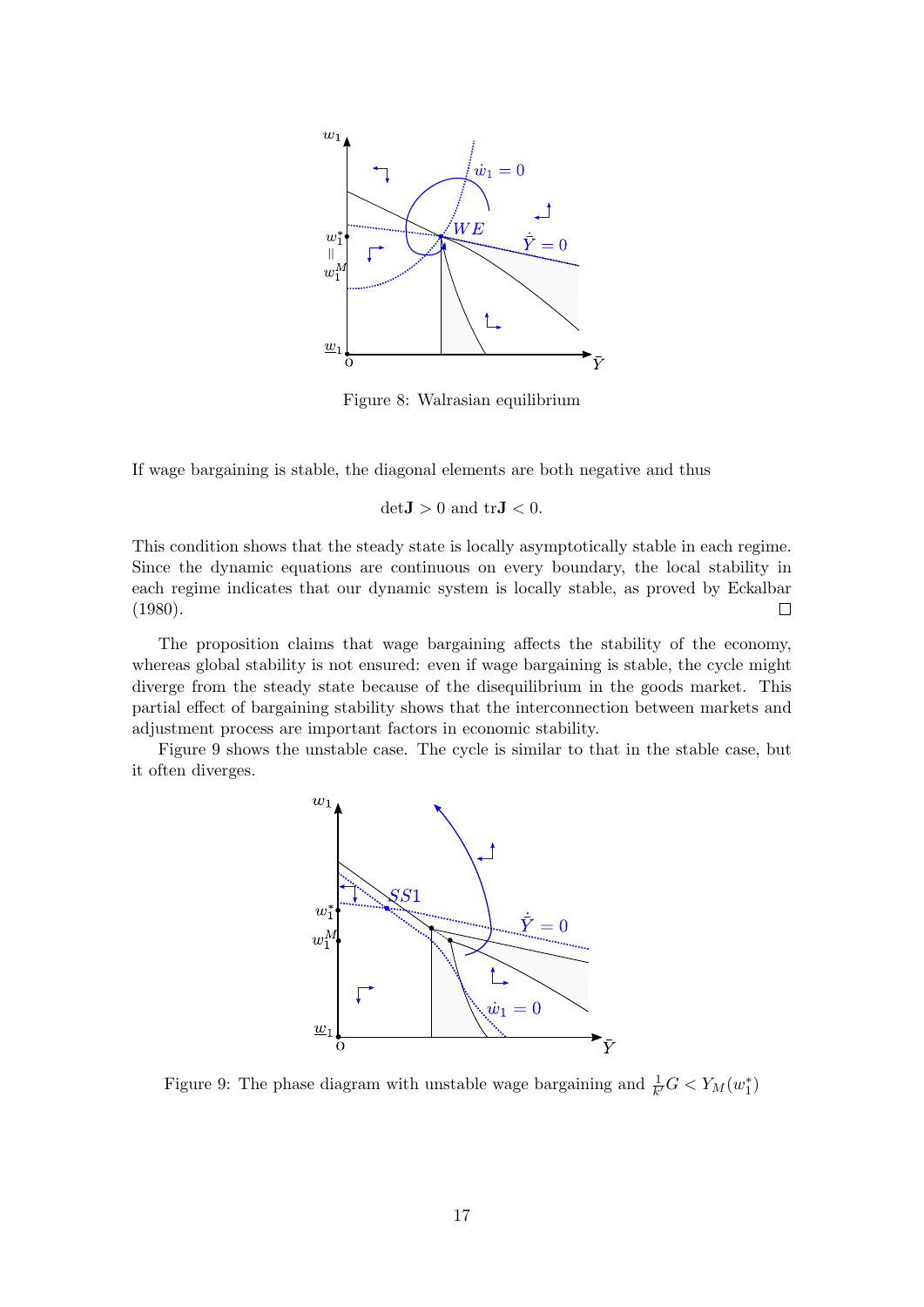#### 5.2.3 Implications for government policy

As we have seen, the size of government (or the size of fiscal policy)  $G$  affects the steady states. In this subsection, we evaluate this and derive further policy implications.

First, the size of G determines the regime and wage at the steady state. When bargaining is stable, the isocline  $\dot{w}_1 = 0$  is upward-sloping and large G lowers this curve as well as  $\overline{Y} = 0$ . Therefore, the wage at the steady state is decreasing in G. This shift also changes the regime of the steady state. As we have seen, small  $G$  induces classical unemployment. Hence, we can conclude that a large government ensures full employment but that this employment is accompanied with low wages.

When bargaining is unstable, on the contrary, the evaluation of  $G$  is complicated: as G changes, the wage at the steady state changes non-monotonically. In this case, there is an optimal value for G to maximize the wage.

In our model, the government can implement another policy: wage regulation. The primary wage  $w_1$  has an effective range or  $[\underline{w}_1, \bar{w}_1]$ . Because this is exogenous, the government can impose some regulation on this range. Obviously, suitable regulation mitigates the business cycle, since this cycle is about the primary wage.<sup>18</sup> As the wage at the steady states changes with the size of  $G$ , if the government implements a large fiscal policy, the minimum wage regulation should not be strict (or, rather, a maximum wage regulation is needed).



Figure 10: A mitigated cycle with a suitable minimum wage regulation  $\hat{w}_1$ 

## 6 Conclusion

In this study, we analyzed the effect of dual labor markets on the disequilibrium macroeconomic model. We conclude our analysis as follows:

- 1. A substitutable dual labor force generates equilibrium regions (full equilibrium and quasi-equilibrium) among the disequilibrium regions, and thus the economy can stay in an equilibrium region comparatively easily in the short term.
- 2. In the medium term, a business cycle about productive capacity and wages occurs and sometimes the economy converges to the steady state.

<sup>&</sup>lt;sup>18</sup>This result is the same as Flaschel and Greiner (2011).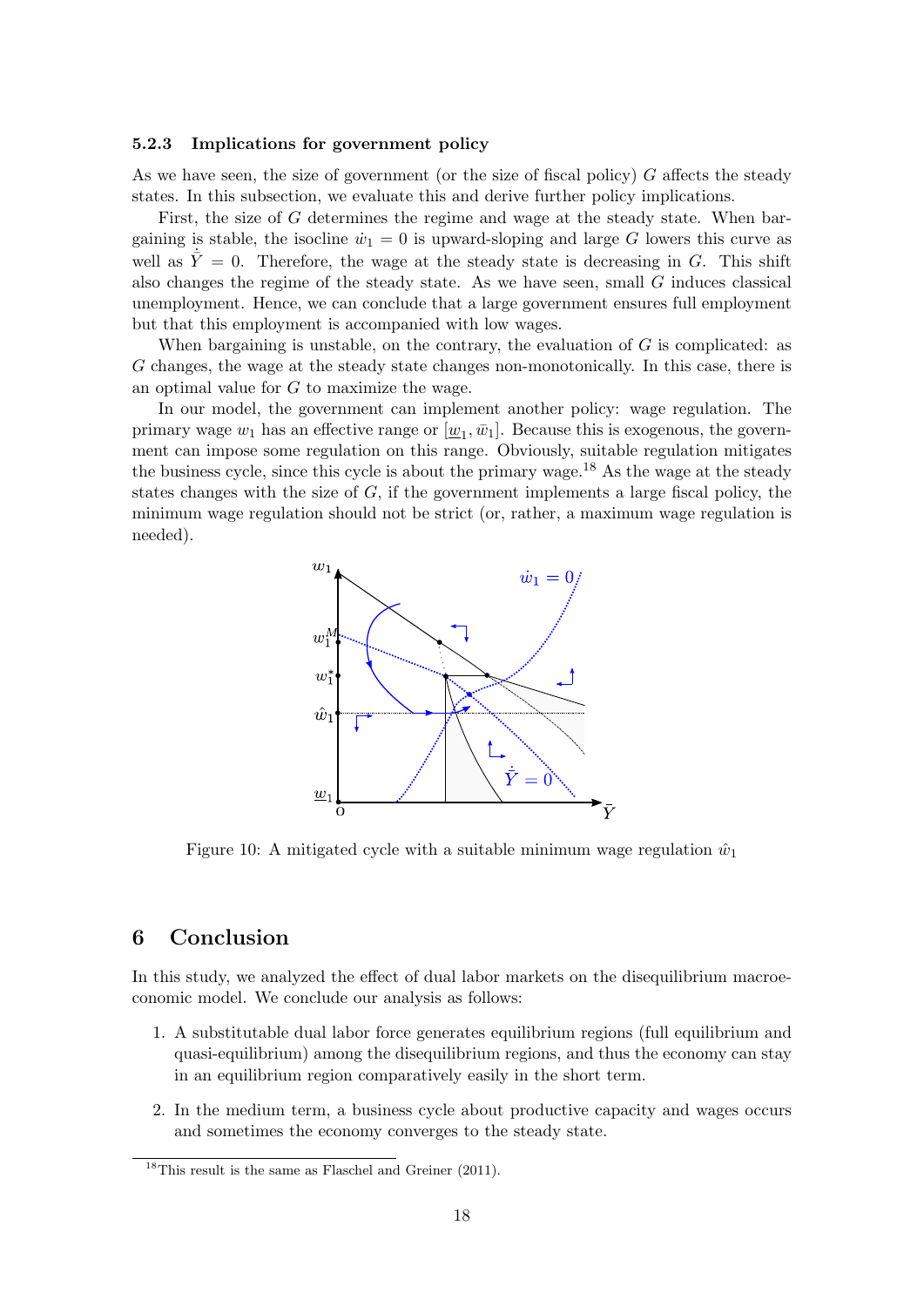- 3. The steady states differ in economic characteristics; when the government is sufficiently large, involuntary unemployment is solved in the medium term.
- 4. The equilibrium regime is unstable when the goods market is not potentially in equilibrium.

These findings imply that a dual labor market stabilizes the economy in the short term but that such stability is subtle in the medium term. Keynesian unemployment turns into another disequilibrium regime, and low goods demand induces persistent unemployment. Our analysis evaluated the effect of duality on the economic model throughout and is limited: such duality does not allow us to regard the Walrasian equilibrium as given, since the equilibrium is hardly stable. Theoretically, this limited function of the duality comes from the staticity of equilibrium theory. We suppose an excessively high adjustment speed for the secondary labor market, and this characteristic does not contribute to the dynamics, implying that the disequilibrium plays a substantial role in economic dynamics or business cycles.

In addition, as we omit the distribution here, the stability effect of the labor market is further doubtful. Liquid employment sometimes implies unstable employment, meaning that each wage would differ in its distribution effect. This fact implies that labor substitution from primary to secondary might lower goods consumption and this underconsumption might cause further unemployment. The investigation of this point remains a future research issue.

Finally, our model calls for more strict settings for dual labor markets. As Saint-Paul (1996) insists, protection for primary workers such as the firing cost is an important aspect of this labor market model. Since the firm in our model can hire and fire both types of workers freely, this characteristic might derive another conclusion. In this respect, our analysis should aid further studies of dual labor market theory and involuntary unemployment.

## Acknowledgments

The author would like to thank Hiroaki Sasaki, Kazuhiro Yuki, and the participants at the 7th Summer School on Analytical Political Economy (Doshisha University, Kyoto, Japan, August 2017), NSSR–UMass Graduate Student Workshop (The New School, New York, United States, October 2017), and Post-Keynesian Economics Conference (Waseda University, Tokyo, Japan, December 2017) for their helpful comments. Without their help, this study would not have been completed.

## References

- Arthur, Sakamoto and Meichu D. Chen (1991) "Inequality and Attainment in a Dual Labor Market," *American Sociological Review*, Vol. 56, No. 3, pp. 295–308.
- Barro, Robert J. and Herschel I. Grossman (1971) "A General Disequilibrium Model of Income and Employment," *American Economic Review*, Vol. 61, No. 1, pp. 82–93.

(1976) *Money, Employment, and Inflation*, New York: Cambridge University Press.

Benassy, Jean-Pascal (1975) "Neo-Keynesian Disequilibrium Theory in a Monetary Economy," *The Review of Economic Studies*, Vol. 42, No. 4, pp. 503–523.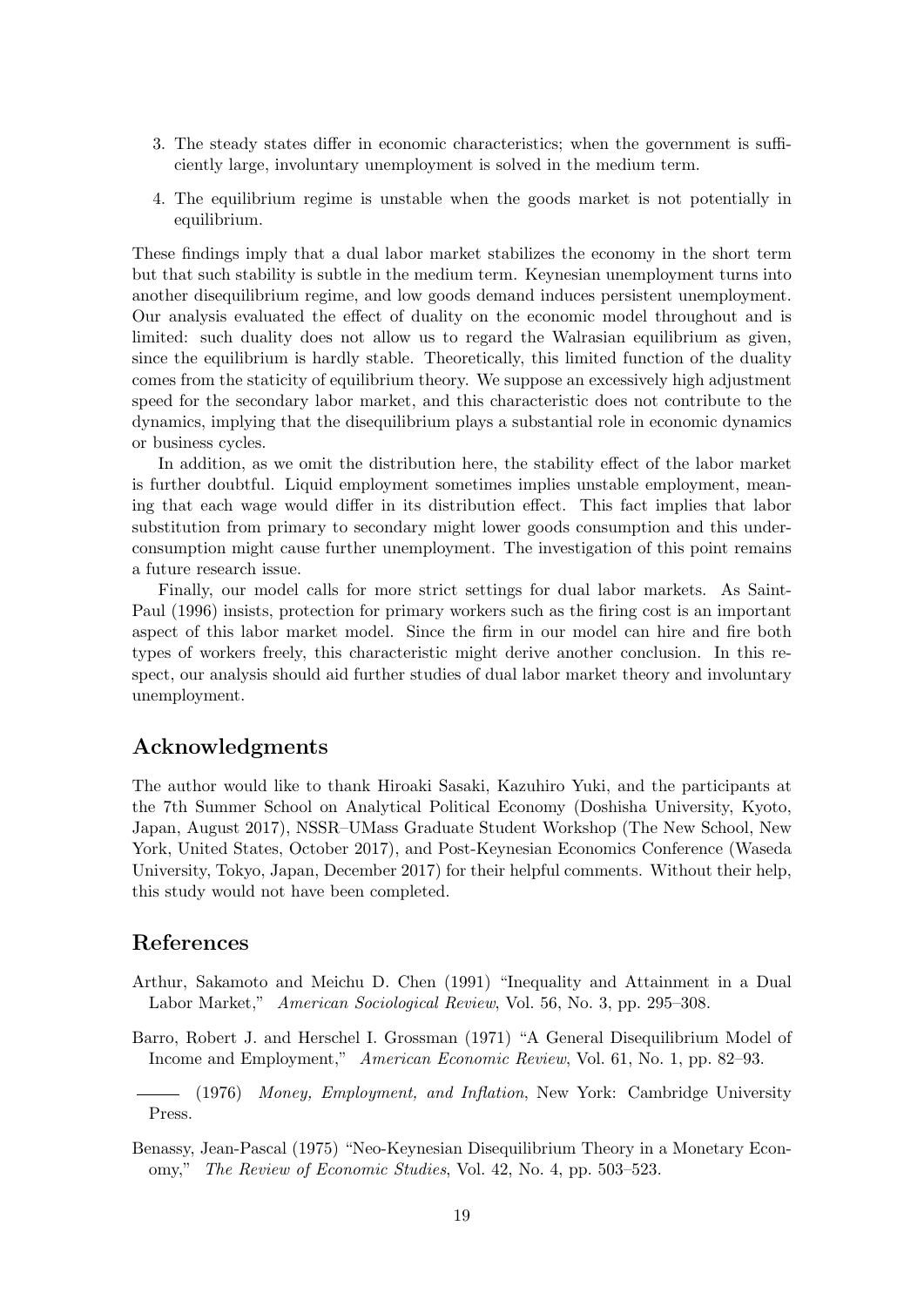(1986) *Macroeconomics: An Introduction to the Non-Walrasian Approach*, London: Academic Press.

- Böhm, Volker (1978) "Disequilibrium Dynamics in a Simple Macroeconomic Model," *Journal of Economic Theory*, Vol. 17, No. 2, pp. 179–199.
- Charpe, Matthieu, Peter Flaschel, Hans Martin Krolzig, Christian R. Proaño, Willi Semmler, and Daniele Tavani (2015) "Credit-Driven Investment, Heterogeneous Labor Markets and Macroeconomic Dynamics," *Journal of Economic Interaction and Coordination*, Vol. 10, No. 1, pp. 163–181.
- Clower, Robert W. (1965) "The Keynesian Counterrevolution: A Theoretical Appraisal," *The Theory of Interest Rates*, Vol. 103, p. 125.
- Dickens, William T., and Kevin Lang (1985) "A Test of Dual Labor Market Theory," *American Economic Review*, Vol. 75, No. 4, pp. 792–805.
- Doeringer, Peter B. and Michael J. Piore (1985) *Internal Labor Markets and Manpower Analysis*, Location: ME Sharpe.
- Dutt, Amitava K. (1992) "Conflict Inflation, Distribution, Cyclical Accumulation and Crises," *European Journal of Political Economy*, Vol. 8, No. 4, pp. 579–597.
- Dutt, Amitava Krishna, Sébastien Charles, and Dany Lang (2015) "Employment Flexibility, Dual Labor markets, Growth, and Distribution," *Metroeconomica*, Vol. 66, No. 4, pp. 771–807.
- Eckalbar, John C. (1980) "The Stability of Non-Walrasian Processes: Two Examples," *Econometrica*, Vol. 48, No. 2, pp. 371–386.
- Flaschel, Peter and Alfred Greiner (2011) "Dual Labor Markets and the Impact of Minimum Wages on Atypical Employment," *Metroeconomica*, Vol. 62, No. 3, pp. 512–531.
- Flaschel, Peter, Alfred Greiner, Camille Logeay, and Christian Proano (2012) "Employment Cycles, Low Income Work and the Dynamic Impact of Wage Regulations: A Macro Perspective," *Journal of Evolutionary Economics*, Vol. 22, No. 2, pp. 235–250.
- Goodwin, Richard M. (1967) "A Growth Cycle," in Feinstein, Charles H. ed. *Socialism, Capitalism and Economic Growth: Essays Presented to Maurice Dobb*, Cambridge: Cambridge University Press.
- Heijdra, Ben J. (2009) *Foundations of Modern Macroeconomics*, Vol. 1, Oxford: Oxford University Press.
- Honkapohja, Seppo and Takatoshi Ito (1983) "Stability with Regime Switching," *Journal of Economic Theory*, Vol. 29, No. 1, pp. 22–48.
- Ishiwaka, Tsuneo (1999) "Roudoushijou no Nijuukouzou (Duality in the Labor Market)," in *Bunpai no Keizaigaku (The Economics of Distribution)*, Bunkyo-ku, Tokyo: University of Tokyo Press, pp. 337–377.
- Ito, Takatoshi (1980) "Disequilibrium Growth Theory," *Journal of Economic Theory*, Vol. 23, No. 3, pp. 380–409.
- (1985) *Hukinkou no Keizaibunseki (Economic Analysis on Disequilibrium)*, Chuoku, Tokyo: Toyo Keizai Inc.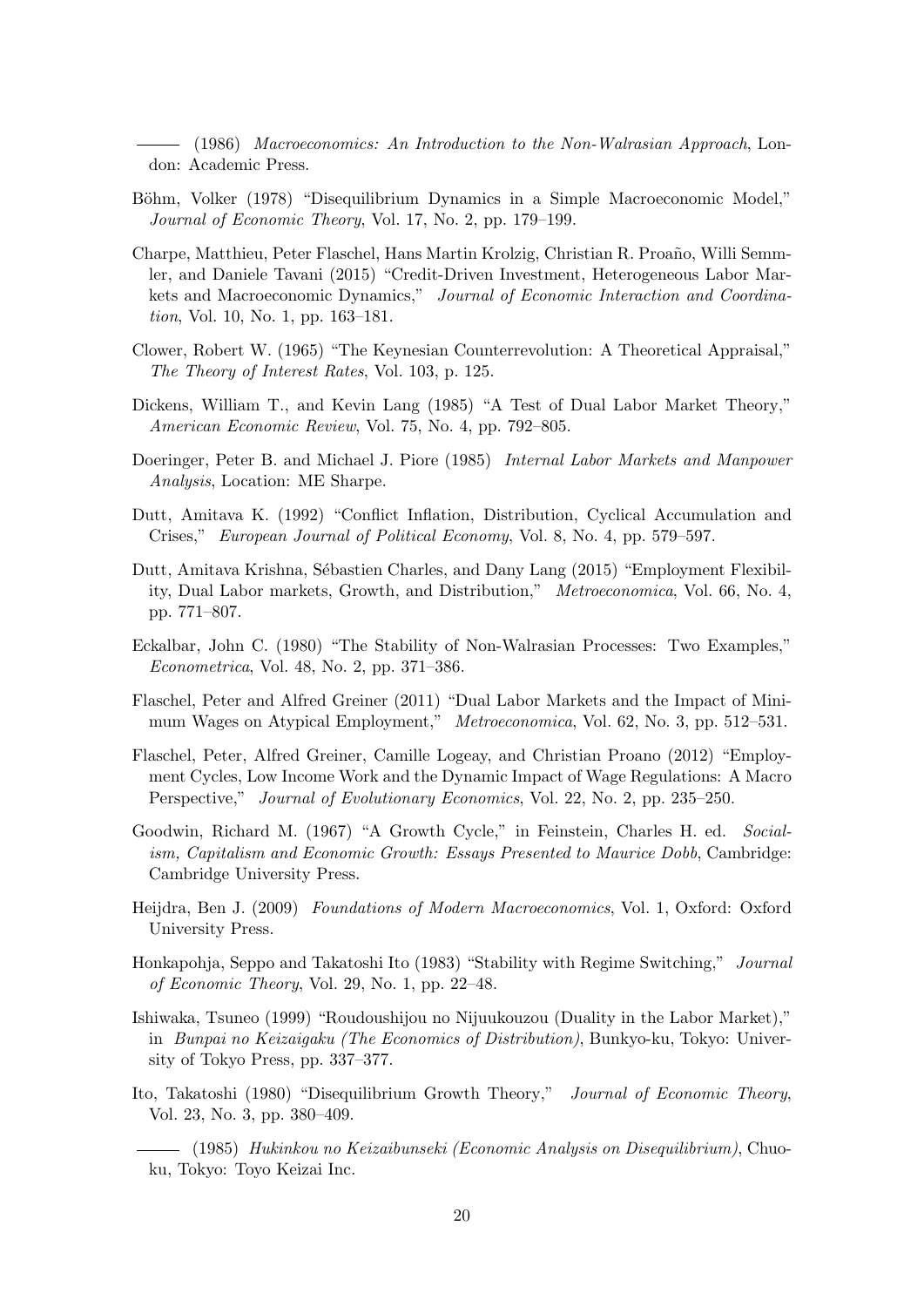- Kalantzis, Yannick and Ryo Kambayashi and Sébastien Lechevalier (2012) "Wage and Productivity Differentials in Japan: The Role of Labor Market Mechanisms," *Labour*, Vol. 26, No.4, pp.514–541
- Keynes, John M. (1936) *The General Theory of Employment, Interest and Money*, New York: Macmillan.
- Lavoie, Marc (2009) "Cadrisme within a Post-Keynesian Model of Growth and Distribution," *Review of Political Economy*, Vol. 21, No. 3, pp. 369–391.
- Leijonhufvud, Axel (1967) "Keynes and the Keynesians: A Suggested Interpretation," *American Economic Review*, Vol. 57, No. 2, pp. 401–410.
- Malinvaud, Edmond (1977) *The Theory of Unemployment Reconsidered*, Oxford: Basil Blackwell.
- (1980) *Profitability and Unemployment*, Cambridge: Cambridge University Press.
- Mankiw, Gregory (1990) "A Quick Refresher Course in Economics," *Journal of Economic Literature*, Vol. 28, No. December, pp. 1645–1660.
- McDonald, Ian M. and Robert M. Solow (1985) "Wages and Employment in a Segmented Labor-Market," *Quarterly Journal of Economics*, Vol. 100, No. 4, pp. 1115–1141.
- Muellbauer, John and Richard Portes (1978) "Macroeconomic Models with Quantity Rationing," *Economic Journal*, Vol. 88, No. 352, pp. 788–821.
- Osumi, Yasuyuki (1992) "A Dynamic Analysis in a Disequilibrium Macroeconomic Model," *The Economic Studies Quarterly*, Vol. 43, No. 1, pp. 67–79.
- (1999) *Roudoushijou no Makurobunseki (Macroeconomic Analysis on Labor Market)*, Bunkyo-ku, Tokyo: Keiso Shobo.
- Palley, Thomas I. (2014) "The Middle Class in Macroeconomics and Growth Theory: A Three Class neo-KaleckianGoodwin model," *Cambridge Journal of Economics*, Vol. 39, No. 1, pp. 221–243.
- (2016) "Wage- vs. Profit-Led Growth: The Role of the Distribution of Wages in Determining Regime Character," *Cambridge Journal of Economics*, Vol. 41, No. 1, pp. 49–61.
- Saint-Paul, Gilles (1996) *Dual Labor Markets: A Macroeconomic Perspective*, Cambridge, MA: MIT Press.
- Sasaki, Hiroaki (2015) "Profit Sharing and its Effect on Income Distribution and Output: A Kaleckian Approach," *Cambridge Journal of Economics*, Vol. 40, No. 2, pp. 469–489.
- Sasaki, Hiroaki, Jun Matsuyama, and Kazumitsu Sako (2013) "The Macroeconomic Effects of the Wage Gap between Regular and Non-Regular Employment and of Minimum Wages," *Structural Change and Economic Dynamics*, Vol. 26, pp. 61–72.
- Solow, Robert M. (1988) "Growth Theory and After," *American Economic Review*, Vol. 78, No. 3, pp. 307–317.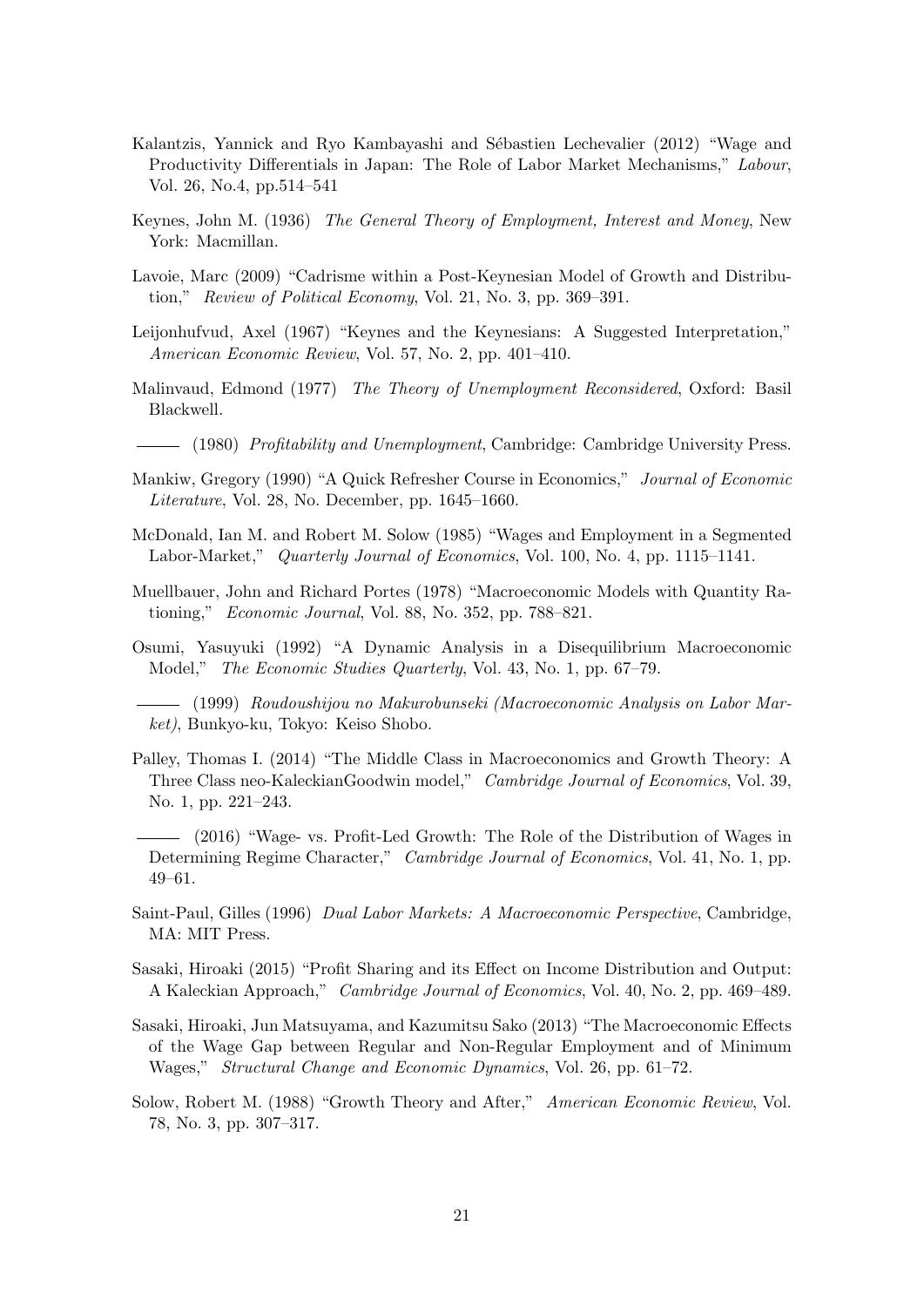- Tavani, Daniele and Ramaa Vasudevan (2014) "Capitalists, Workers, and Managers: Wage Inequality and Effective Demand," *Structural Change and Economic Dynamics*, Vol. 30, pp. 120–131.
- Tobin, James (1993) "Price Flexibility and Output Stability: An Old Keynesian View," *The Journal of Economic Perspectives*, Vol. 7, No. 1, pp. 45–65.
- Yoshikawa, Hiroshi (1995) *Macroeconomics and the Japanese Economy*, Oxford: Oxford University Press on Demand.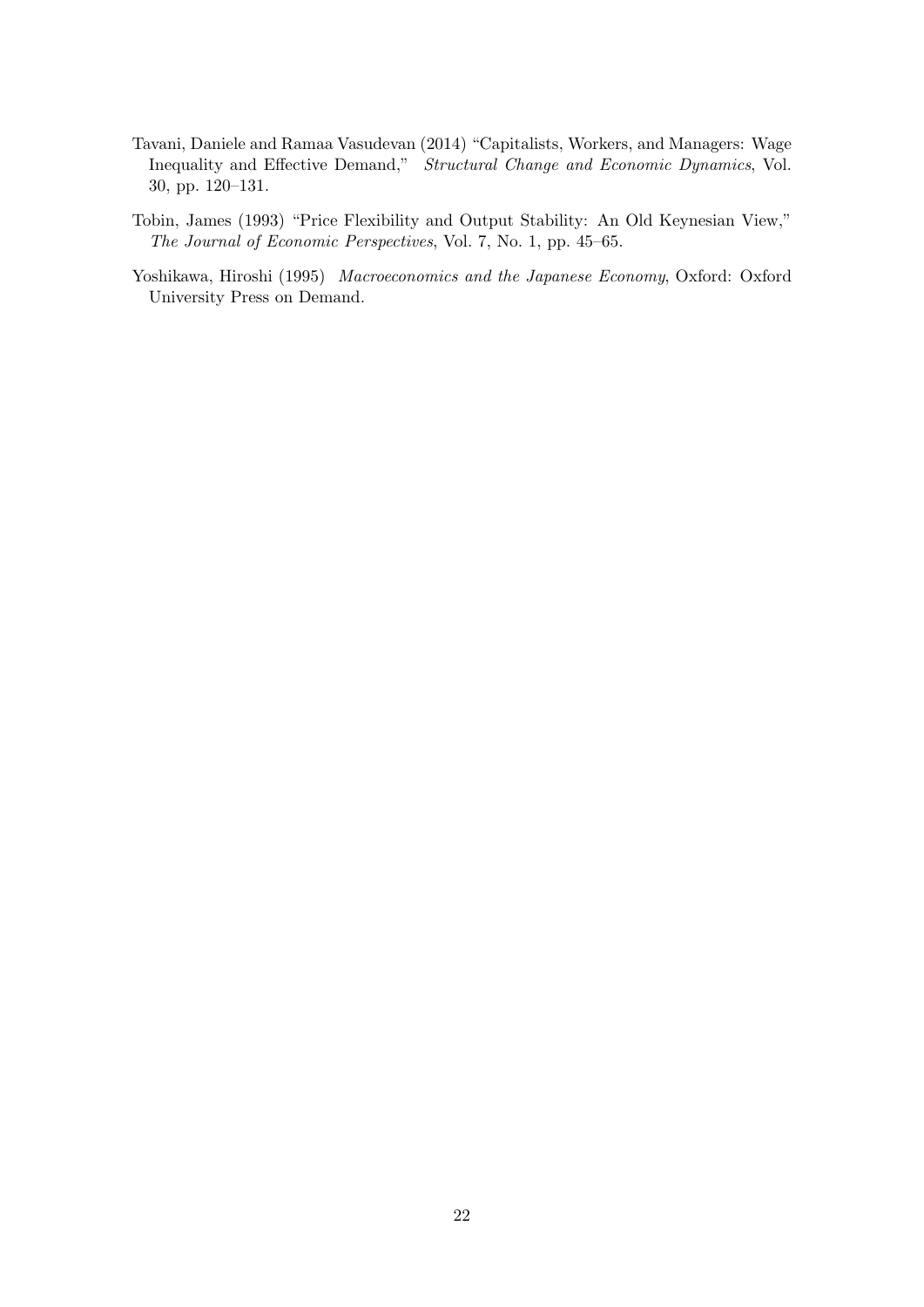## A Nash bargaining and the dynamics of  $W_1$

Here, we solve a Nash bargaining problem and derive Eq.  $(4.2)$ . The bargaining on  $L_1$  is a right-to-manage model in the present study. Hence, we can control only the variable  $W_1$ to solve the following problem:

$$
\max_{W_1} [u(W_1) - u(W_2)]^{\sigma} \left[ \Gamma(W_1^* - W_1) \right]^{1 - \sigma}, \tag{A.1}
$$

where u is a payoff function of the union and  $u' > 0, u'' < 0$ , while  $\Gamma$  is the payoff function of the firm and we assume  $\Gamma' > 0, \Gamma'' \leq 0$ .  $\sigma \in (0,1)$  is the relative bargaining power of the union. The first-order condition is

$$
\sigma \frac{du}{dW_1} \Gamma - (1 - \sigma)(u_1 - u_2) \Gamma' = 0,
$$
\n(A.2)

where  $u_1 - u_2 = u(W_1) - u(W_2)$ . By using the total difference, we can see the relationship among the variables:

$$
\left\{\sigma \left[u''\Gamma - u'\Gamma'\right] - (1 - \sigma)\left[-\Gamma''(u_1 - u_2) + \Gamma'u'\right]\right\}dW_1 - \left[(1 - \sigma)\Gamma'u'\right]dW_2 + \left\{u'\Gamma + \Gamma'(u_1 - u_2)\right\}d\sigma + \left\{\sigma u'\Gamma' - (1 - \sigma)(u_1 - u_2)\right\}dW_1^* = 0.
$$
 (A.3)

Therefore, it can be said that

$$
\frac{dW_1}{dW_2} > 0, \ \frac{dW_1}{d\sigma} > 0, \ \frac{dW_1}{dW_1^*} > 0.
$$
\n(A.4)

Recall that the price is constant in each time period; therefore, we can rewrite nominal wages as real ones. Furthermore, the wages in each time period are given and thus the direction of the dynamics of  $w_1$  is the same as the equation above:

$$
\frac{d\dot{W}_1}{dw_2} > 0, \quad \frac{d\dot{W}_1}{d\sigma} > 0, \quad \frac{d\dot{W}_1}{dw_1^*} > 0.
$$
\n(A.5)

## **B** Depicting the isocline  $\dot{w}_1 = 0$

To complete the phase diagrams, we should know the form of the isocline  $\dot{w}_1 = 0$  or  $\dot{w}_1$ –nullcline. For the former, note that the size of G affects this equation and we should consider the reference point  $\frac{1}{k'}G = Y_M(w_1^*) = Y_f$ . If this condition holds, the nullcline crosses the point  $E^M$  on the  $\overline{Y}$ - $w_1$  plane:

$$
\frac{\dot{w}_1}{w_1} = \omega_1 (Y - Y_f) + \omega_2 (w_1^* - w_1^M) - \rho (Y^d - Y^s) = 0,
$$
\n(B.1)

since all three terms in the middle one become zero at  $E^M$  under this condition. Next, we analyze five cases for the dynamics since the dynamic equation includes Y,  $Y^d$ , and  $Y^s$ .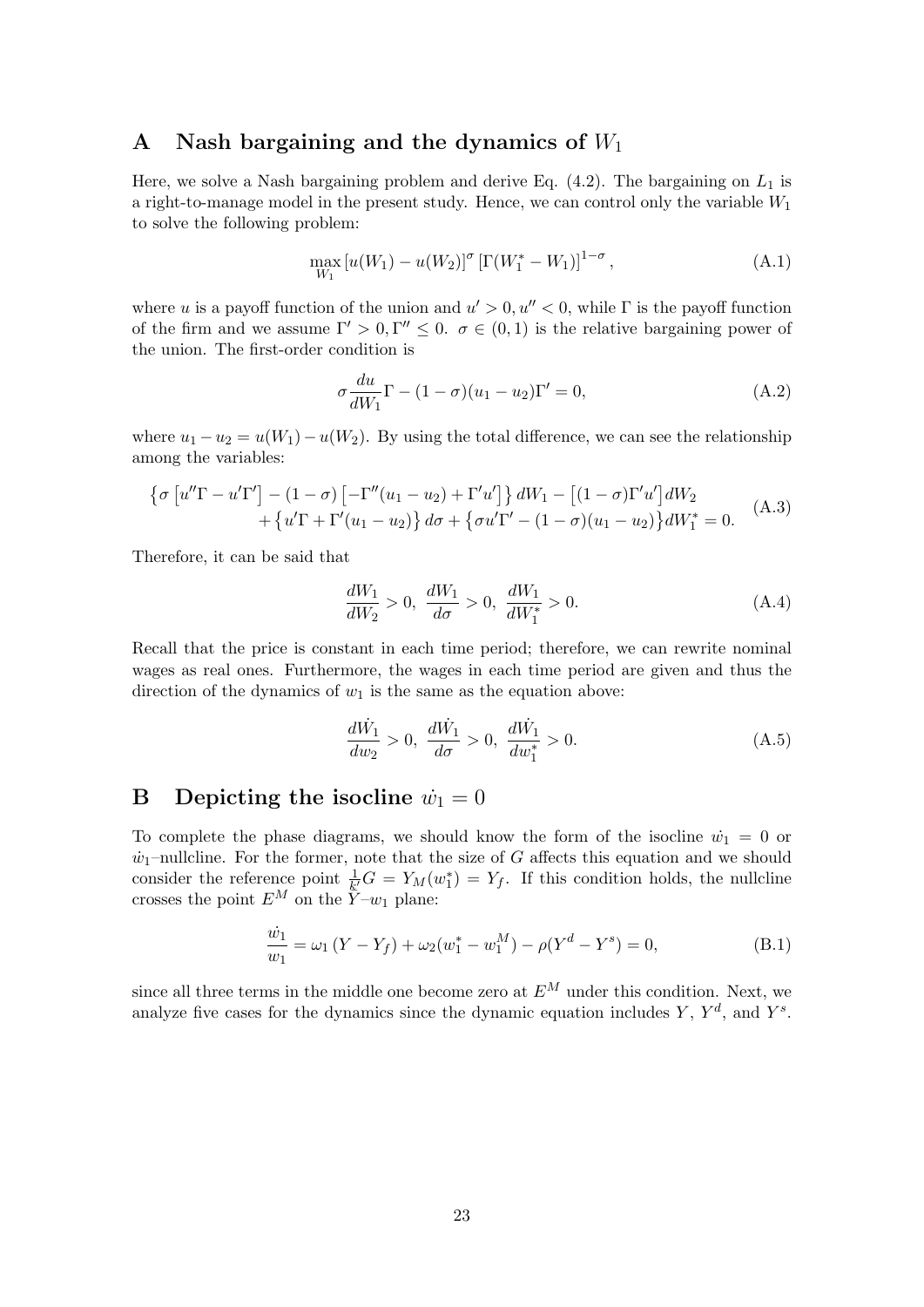By dividing the cases, we expand it as follows:

$$
\frac{\dot{w}_1}{w_1}_A = \frac{\beta \omega_1 + k \omega_2 - \beta \rho}{k} (w_1^* - w_1) + \frac{\omega_1 - \rho}{k} G + \frac{-\alpha \omega_1 + k' \rho}{k} \bar{Y} - \omega_1 Y_f
$$
\n(B.2a)

$$
\frac{\dot{w}_1}{w_1} = \frac{\beta \omega_1 + k \omega_2 - \beta \rho}{k} (w_1^* - w_1) + \frac{\omega_1 - \rho}{k} G + \frac{-\alpha \omega_1 + \alpha \rho}{k} \bar{Y} + \rho Y_M(w_1) - \omega_1 Y_f
$$
\n(B.2b)

$$
\frac{\dot{w}_1}{w_1} = \frac{(1 - \alpha)\omega_2 - \beta\rho}{1 - \alpha}(w_1^* - w_1) - \frac{\rho}{1 - \alpha}G + \frac{(1 - \alpha)\omega_1 + k'\rho}{1 - \alpha}\bar{Y} - \omega_1Y_f
$$
(B.2c)

$$
\frac{\dot{w}_1}{w_1} = (\omega_2 - \beta \rho)(w_1^* - w_1) - \rho G + (\omega_1 + (k' + \alpha)\rho)\bar{Y} - \alpha \rho Y_M(w_1) - \omega_1 Y_f \tag{B.2d}
$$

$$
\frac{\dot{w}_1}{w_1}_{E} = (\omega_2 - \beta \rho)(w_1^* - w_1) - \rho G + \alpha \rho \bar{Y} - (\omega_1 + k\rho)Y_M(w_1) - \omega_1 Y_f,
$$
\n(B.2e)

where the subscripts correspond to the regions in Figure 11. The graphs of  $\dot{w}_1 = 0$  are a compound of the line  $w_1 = 0$  and the curves derived by letting the right sides of the equations above be zero. Since  $w_1$  is positive, we ignore the former.



Figure 11: Region dividing and crossing points

By using the total differentials, we can check the direction of  $w_1$ , which is not on the curve  $\dot{w}_1 = 0$ , the slope of the curve, and the shifts when G changes. About the last one, we assume the following condition for simplification:

$$
\omega_1 < \rho,\tag{A4}
$$

which implies that the friction of the speed of bargaining is smaller than the whole adjustment speed of the goods market. Under this assumption, the sign of  $\frac{dw_1}{dG}$  and slopes of the nullcline are common in all regions. Furthermore, we assume that the slope of the curve is always positive or negative.

To depict the curve, we should know whether the set  $\dot{w}_1 = 0$  is valid in each region. For instance, can the right side of Eq.  $(B.2a)$  be zero in region A? Therefore, we check